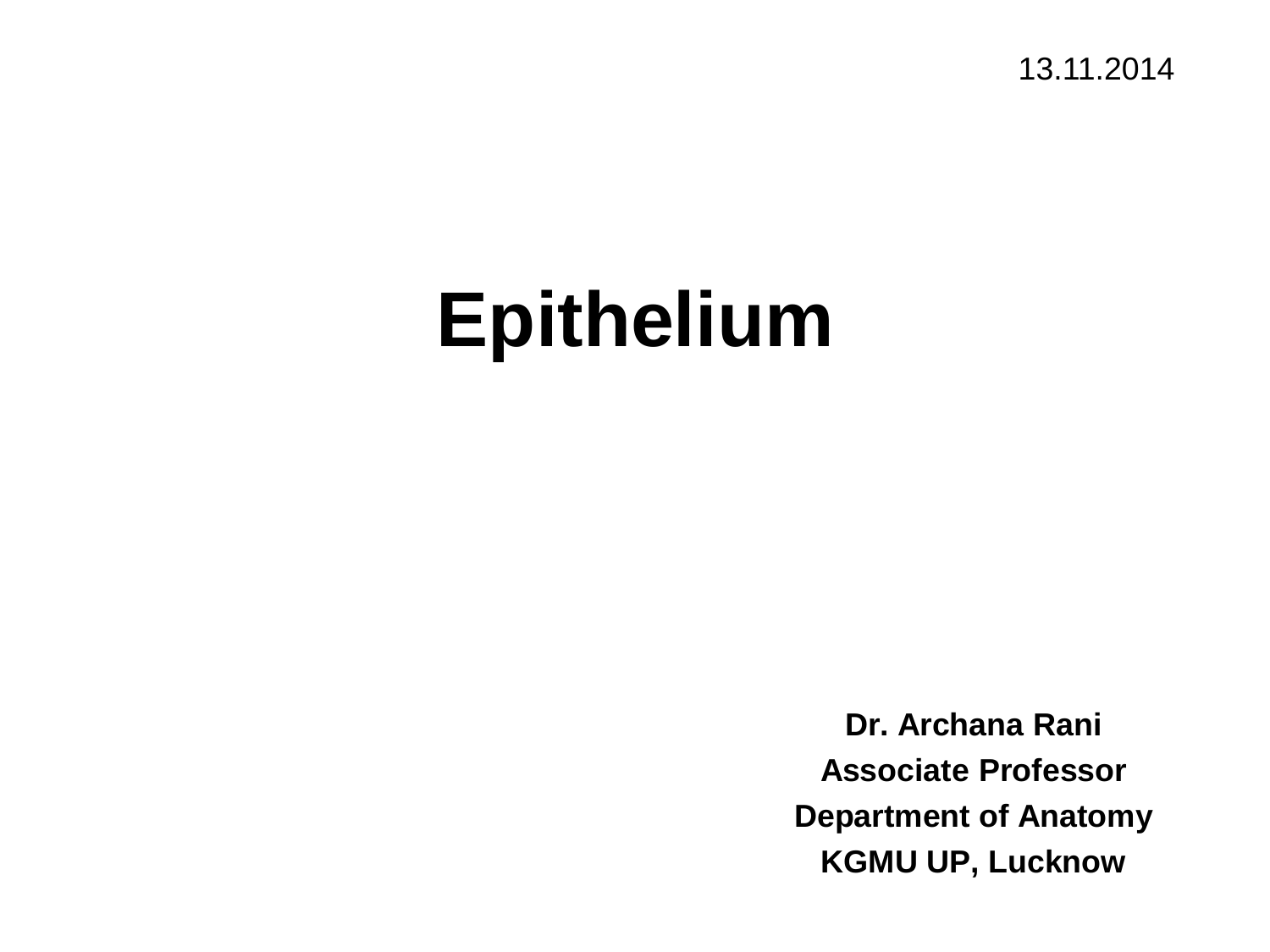### **EPITHELIAL TISSUE or EPITHELIUM**

- The basic tissue of the body.
- Cells are arranged as continuous sheets.
- Single or multiple layers.
- Cells are held tightly together by cell junctions.
- Free surface
- Basal surface adheres to basal lamina or basement membrane.
- Avascular but supplied by nerves.
- Has high capability to regenerate.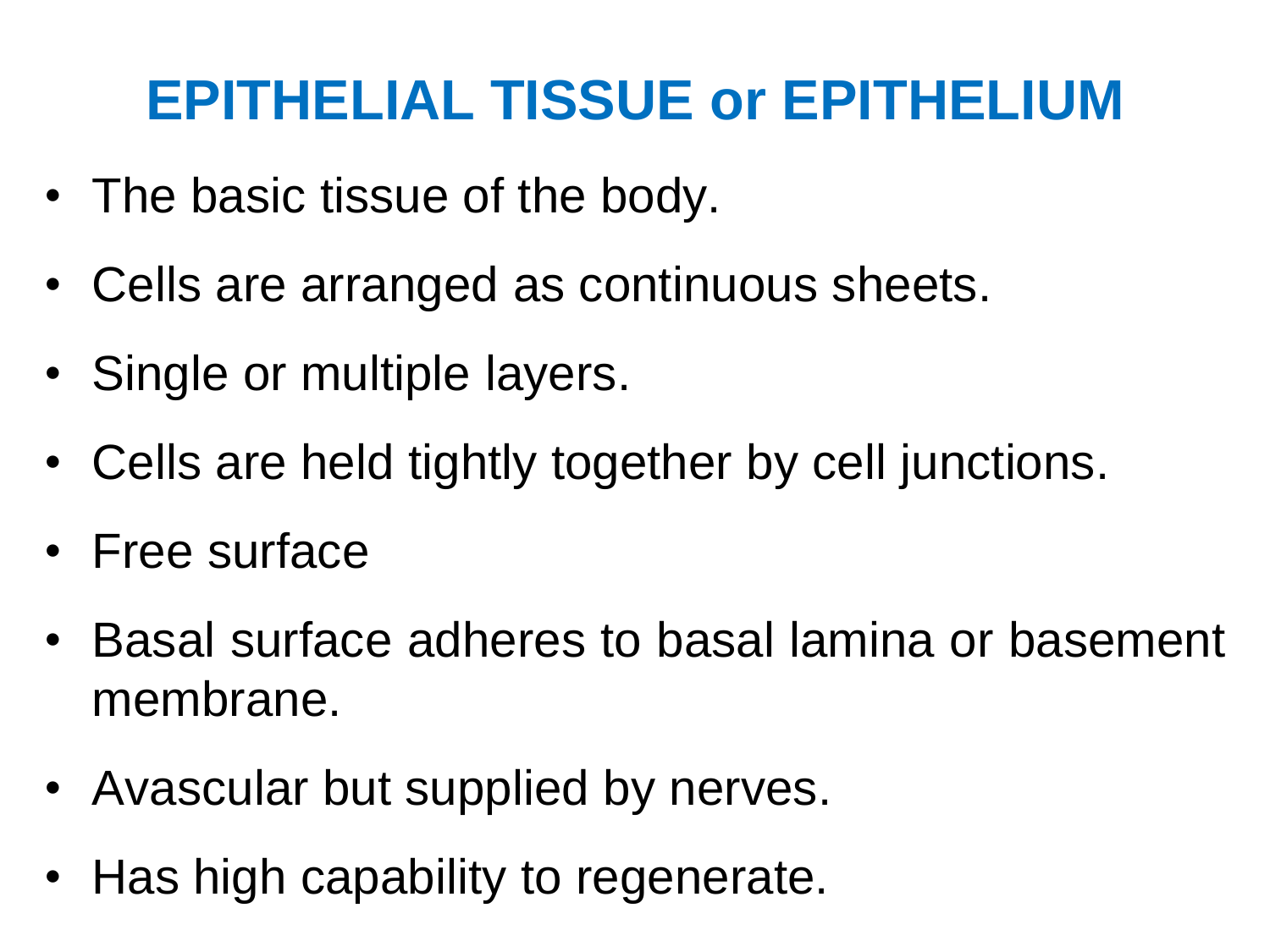# **Embryological aspect**

- Epithelia are derived from all the 3 germ layers:
- Ectoderm- Epithelium of skin
- 
- 
- Endoderm- Epithelium of gut
- Mesoderm- Epithelium of pericardial, peritoneal and pleural cavities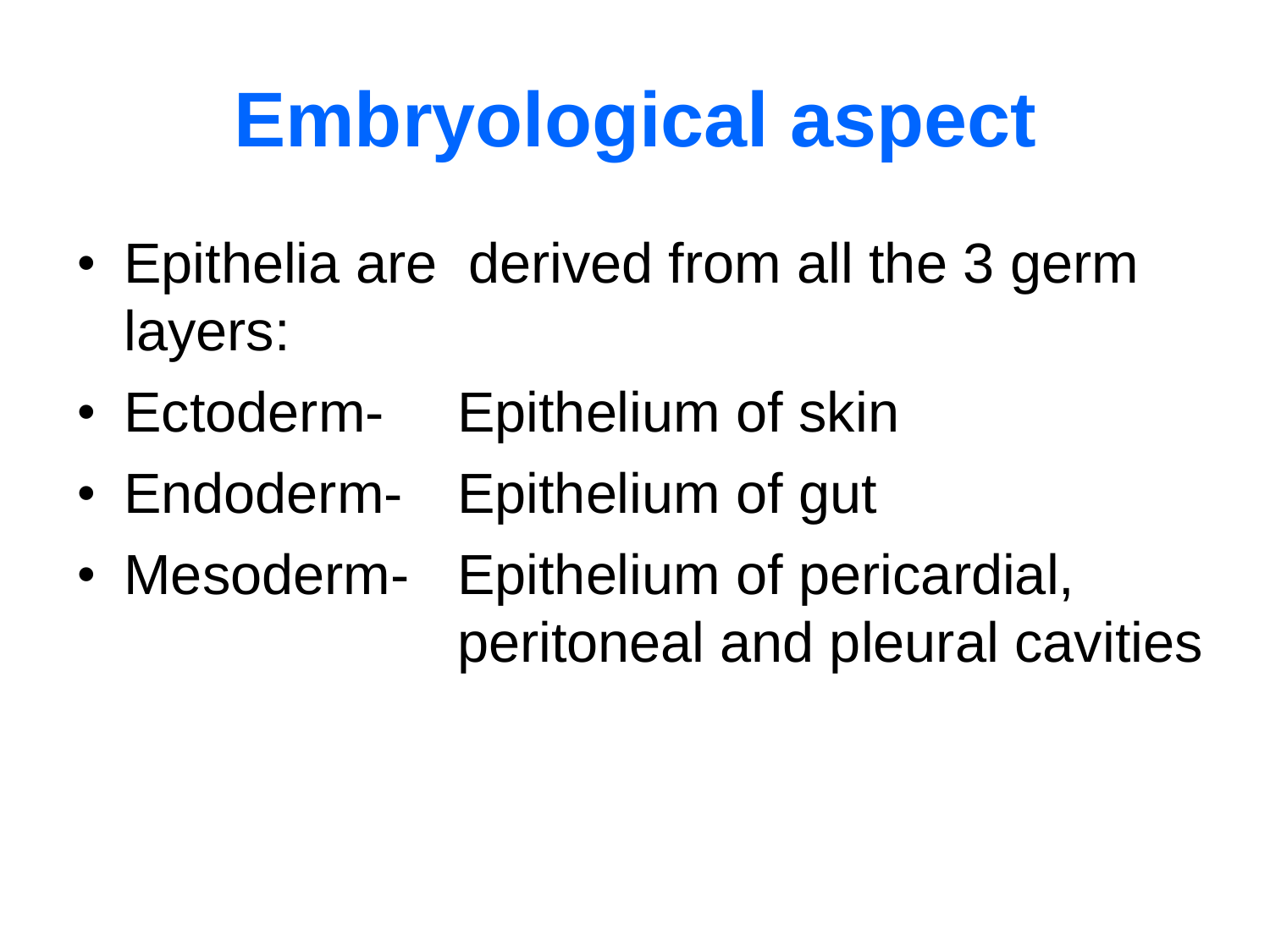## **Functions**

- Protection
- Absorption
- Barrier
- Excretion
- Secretory
- Function as sensory surfaces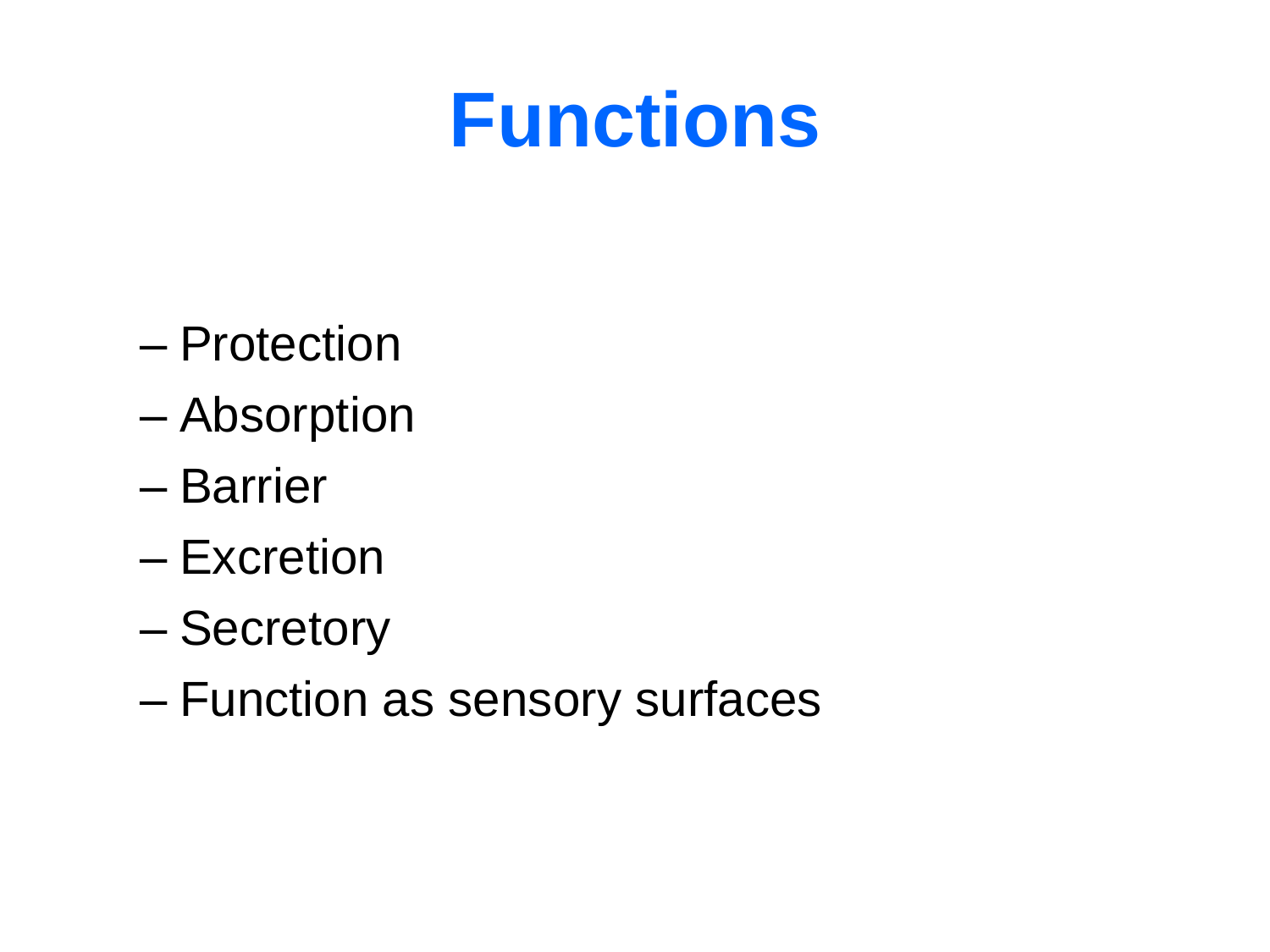## **Classification**

 According to shape, arrangement and the specialization of their free surface:

- Simple
- Stratified
- Pseudostratified
- Transitional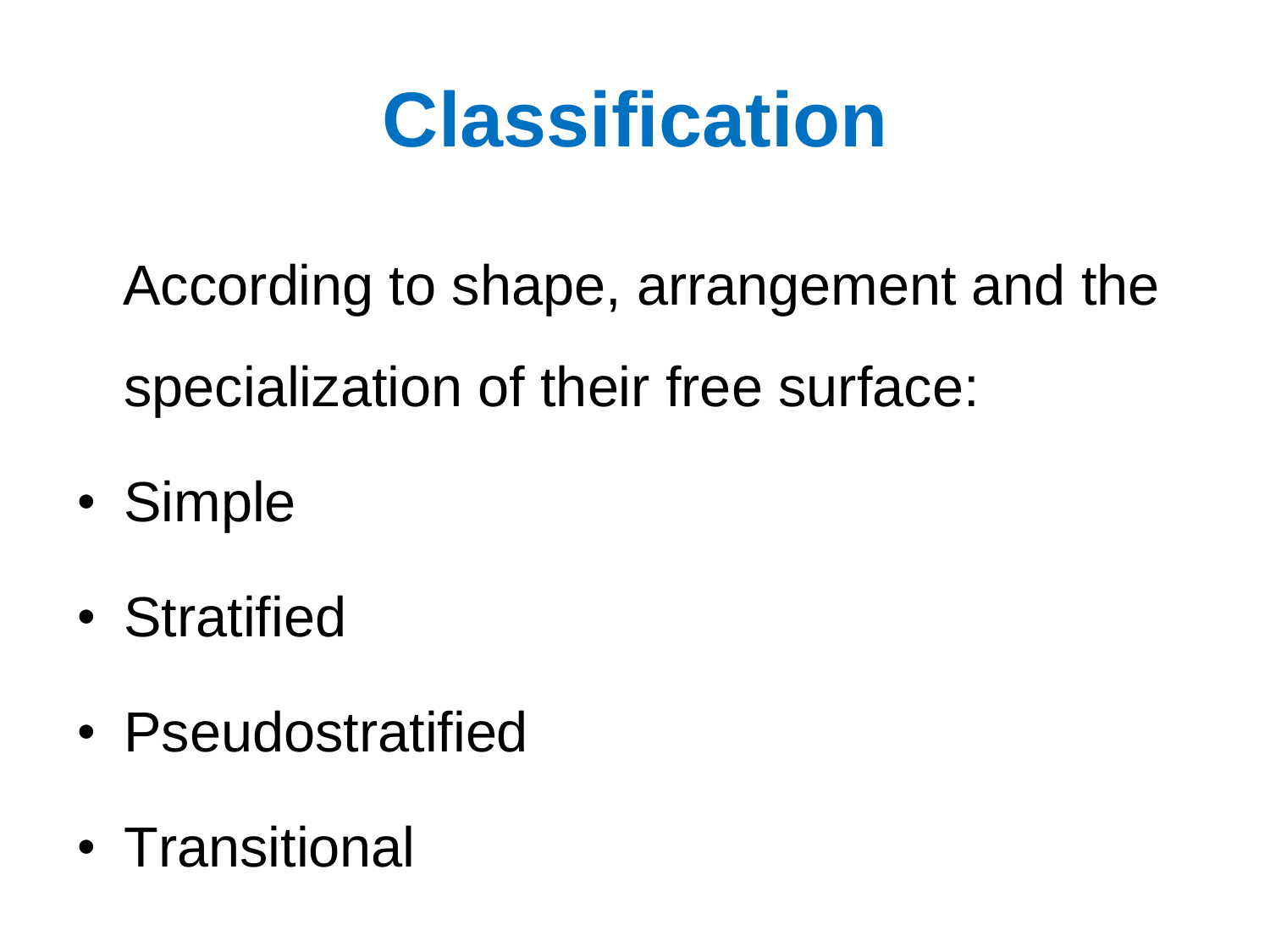## **Simple epithelium**

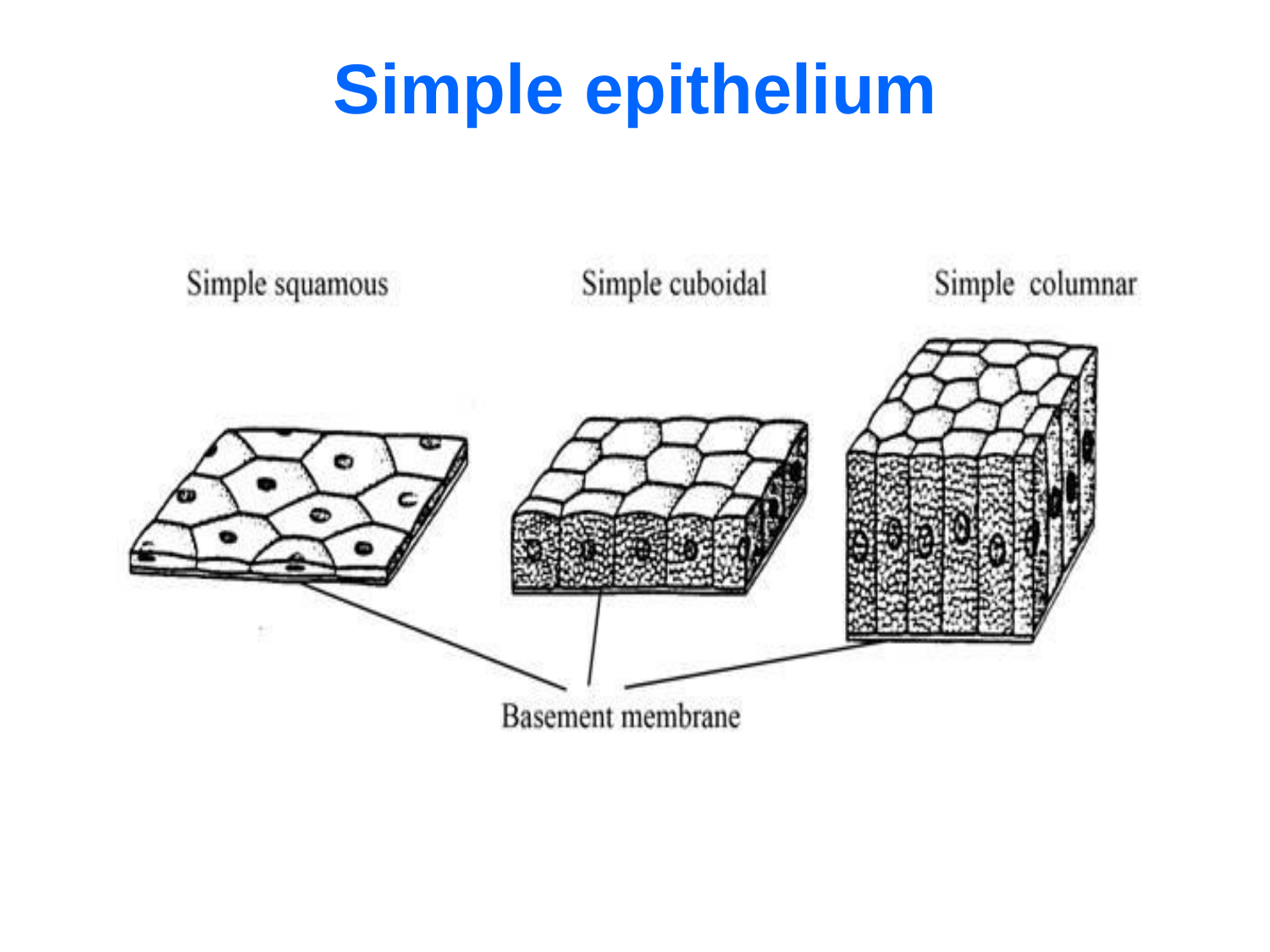## **Simple Squamous Epithelium**

- Single layered
- Flat cells
- On surface view, like floor tiles
- Elevated nuclei
- Examples:
	- Lung alveoli
	- Parietal layer of Bowman's capsule of kidney
	- Inner aspect of tympanic membrane
	- Mesothelium
	- Endothelium

Simple squamous



Basement membrane

#### **Function: Rapid transport of substances, secretion of fluid, diffusion of gases and osmosis**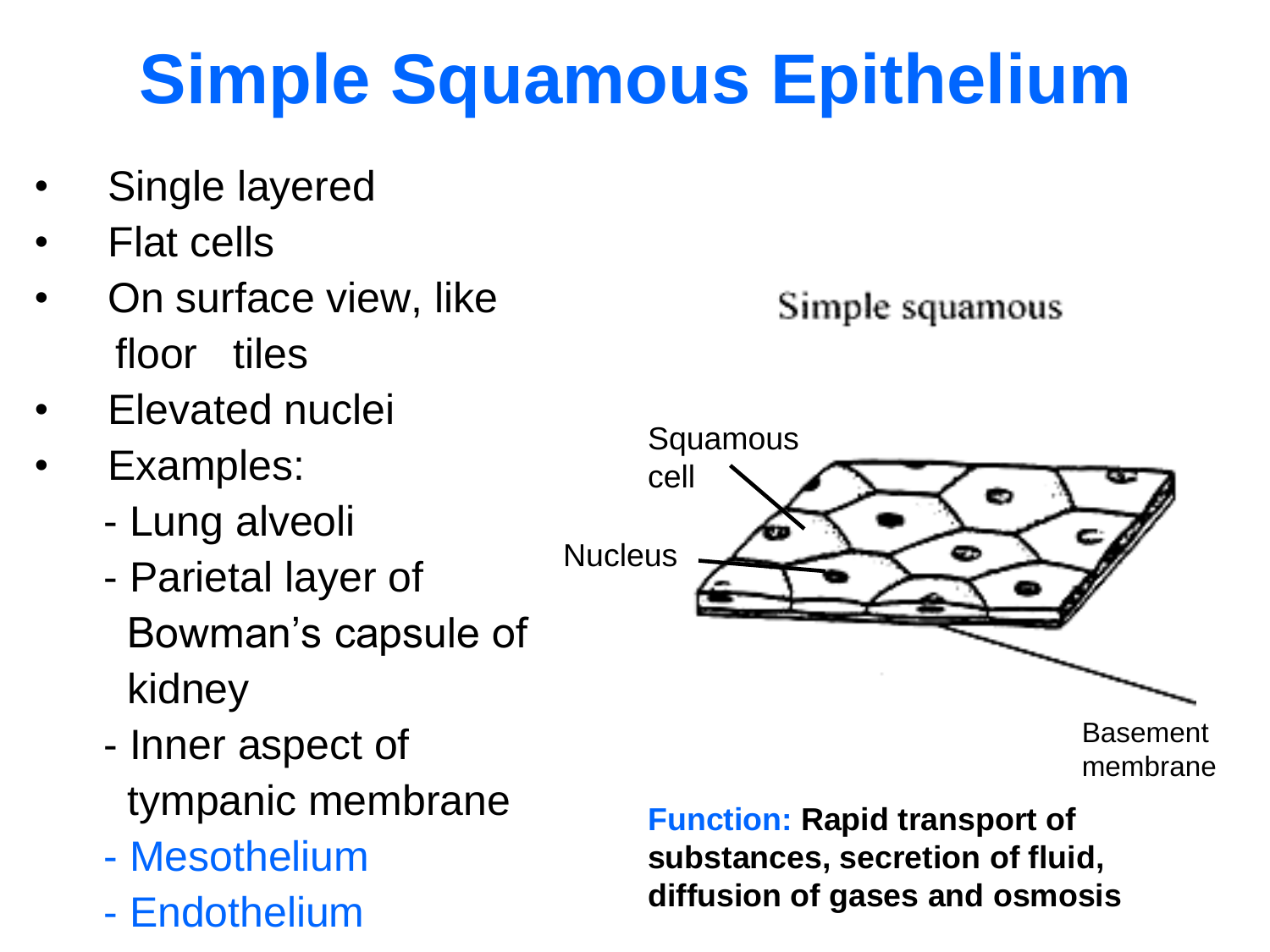### **Simple Squamous Epithelium**

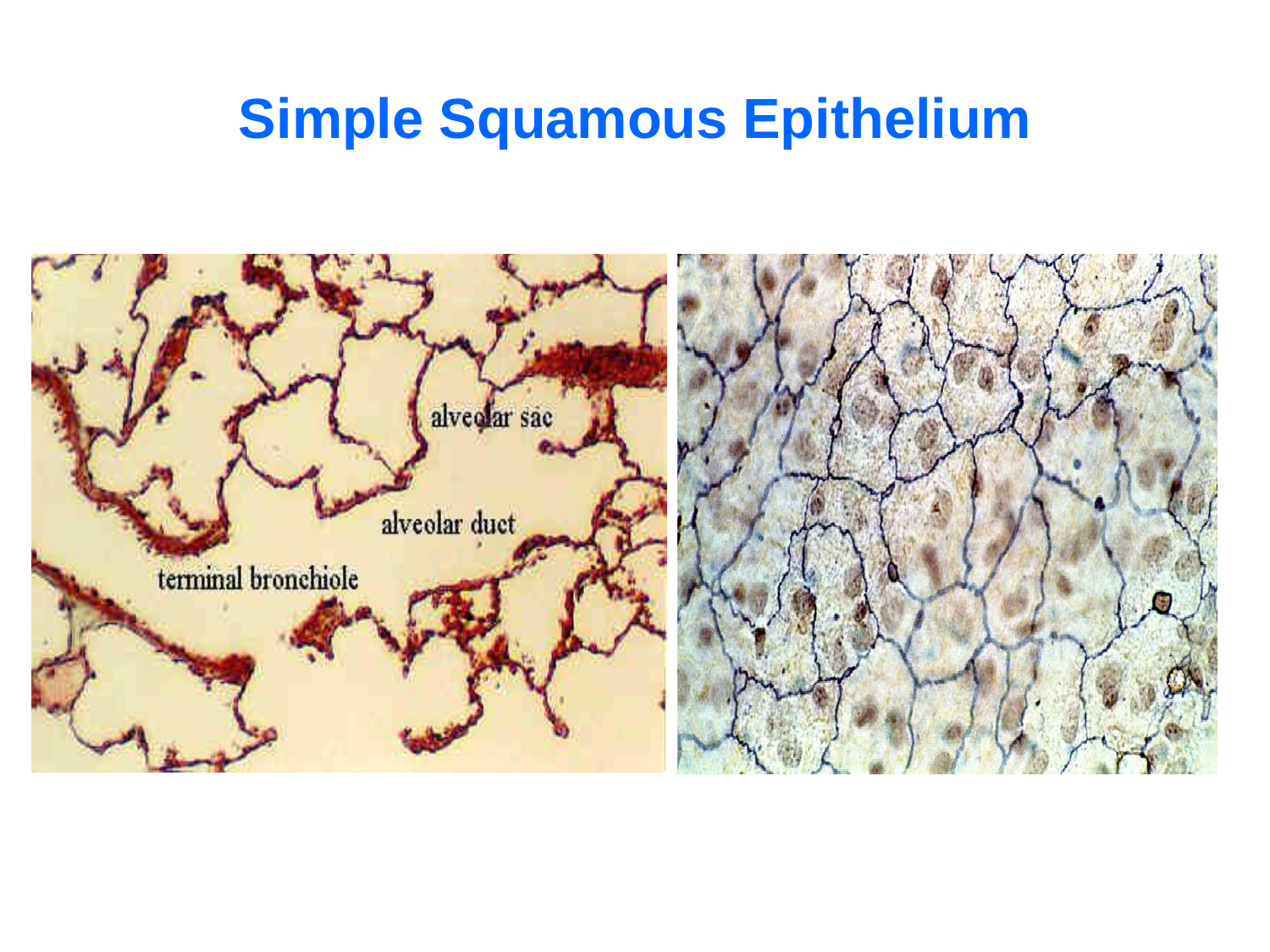### **Simple Cuboidal Epithelium**

- Single layer of cuboidal shaped cells
- On surface view, cells look like mosaic (hexagonal)
- Examples:
	- -Thyroid follicles
	- -Tubules of nephrons
	- Pigmented layer of retina
	- Germinal layer of ovary
	- Inner layer of lens
	- Choroid plexuses of brain

Simple cuboidal



 **Function: Secretion and absorption**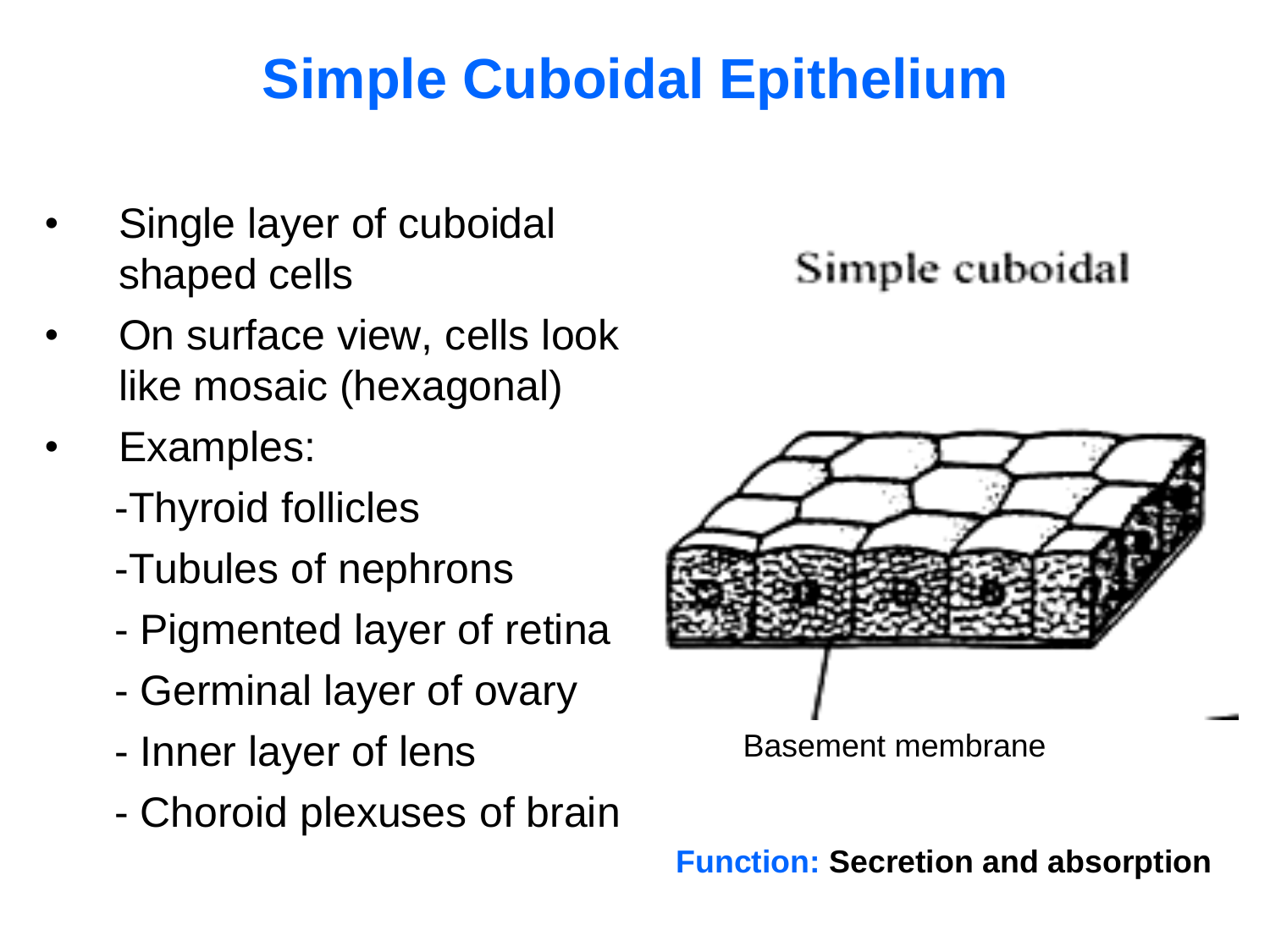### **Simple Cuboidal Epithelium**

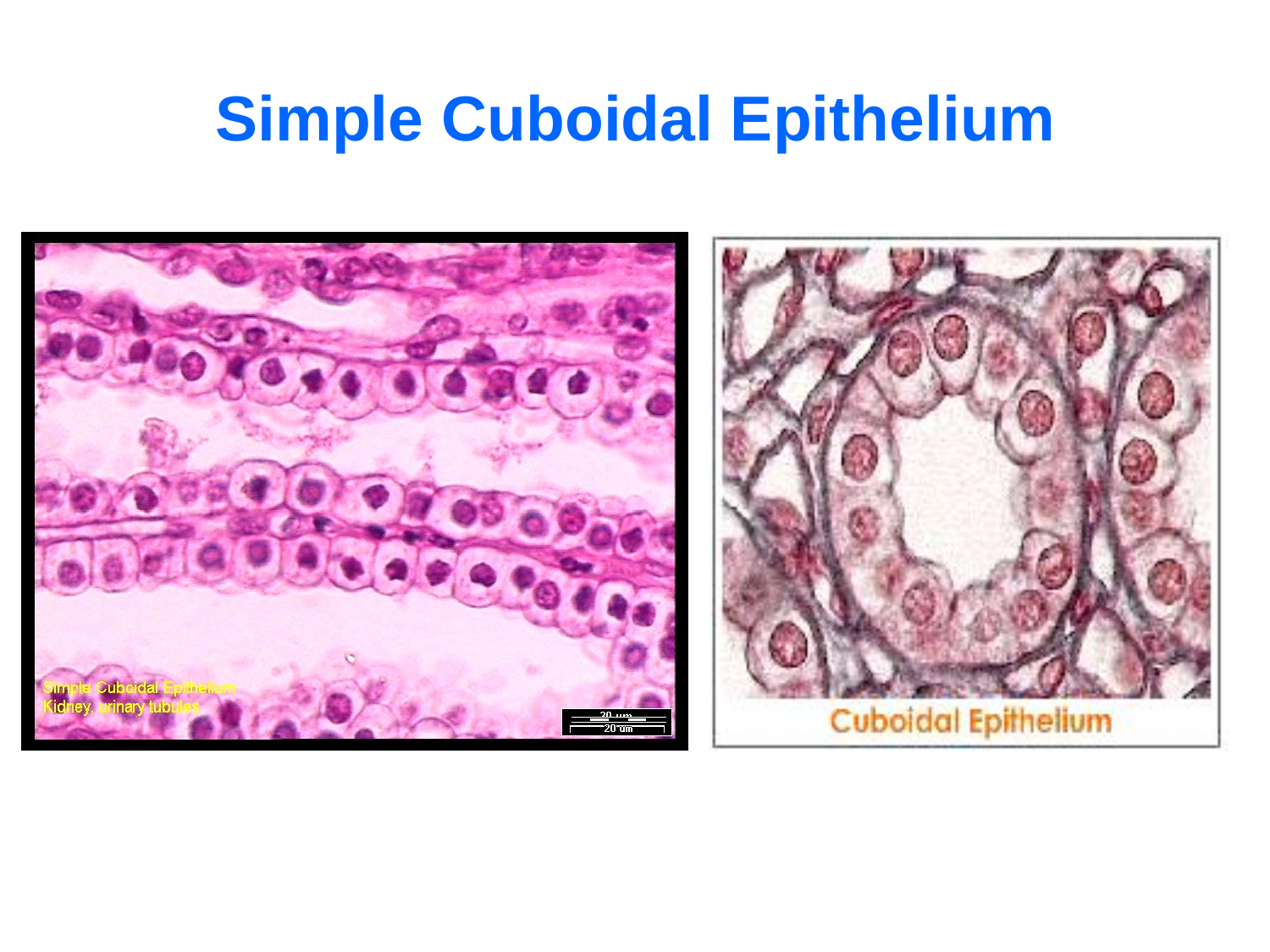## **Simple Columnar Epithelium**

- Cells having more height than width
- Nuclei are elongated, located in the lower half of cells
- Cells may show some surface modifications
- Examples:
	- GIT(stomach to anus)
	- Gall bladder
	- Uterine tube & cavity
	- Central canal of spinal cord

### Simple columnar



**Function: Secretion and absorption; Ciliary action**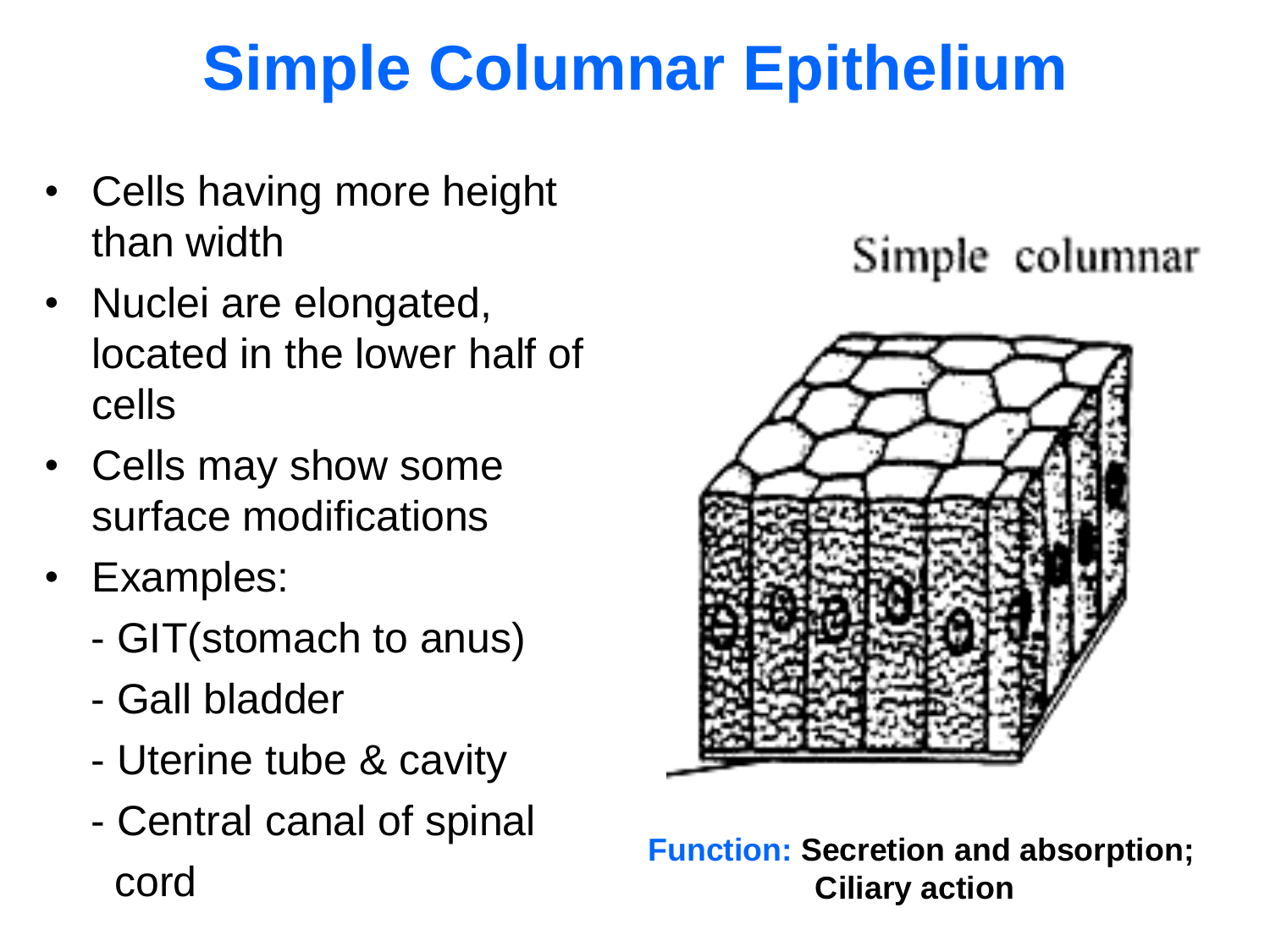### **Surface modifications**

- **Microvilli-** 
	- **- Striated border (fine vertical striations) eg; small intestine**
	- **- Brush border–**

 **branched projections eg; PCT, gall bladder**

- **Stereocilla-**
	- **- epididymus, internal ear (kinocilia), olfactory cilia**
- **Cilia –**

 **uterine tube, efferent ductules of testis, ependyma, middle ear, auditory tube**



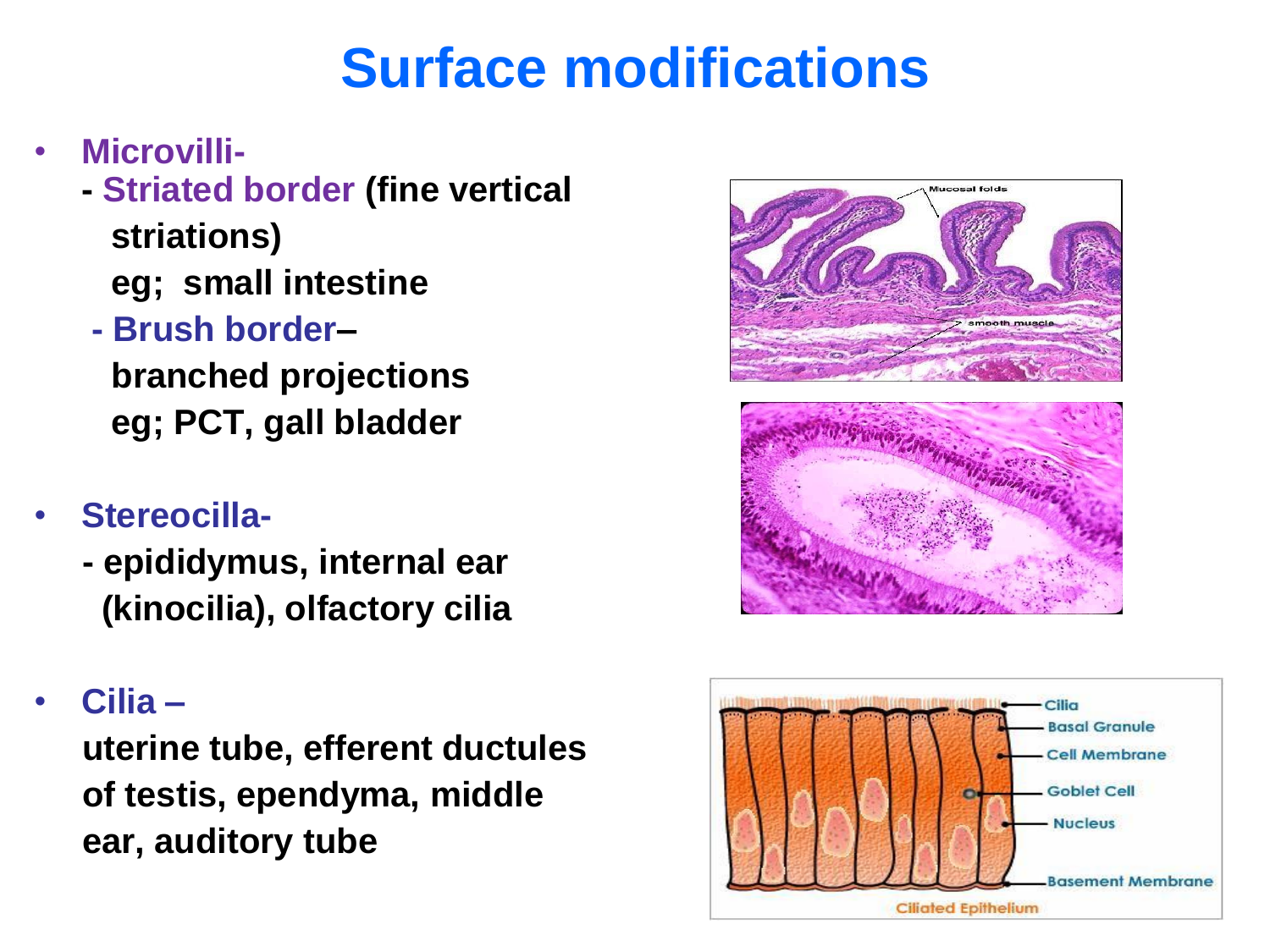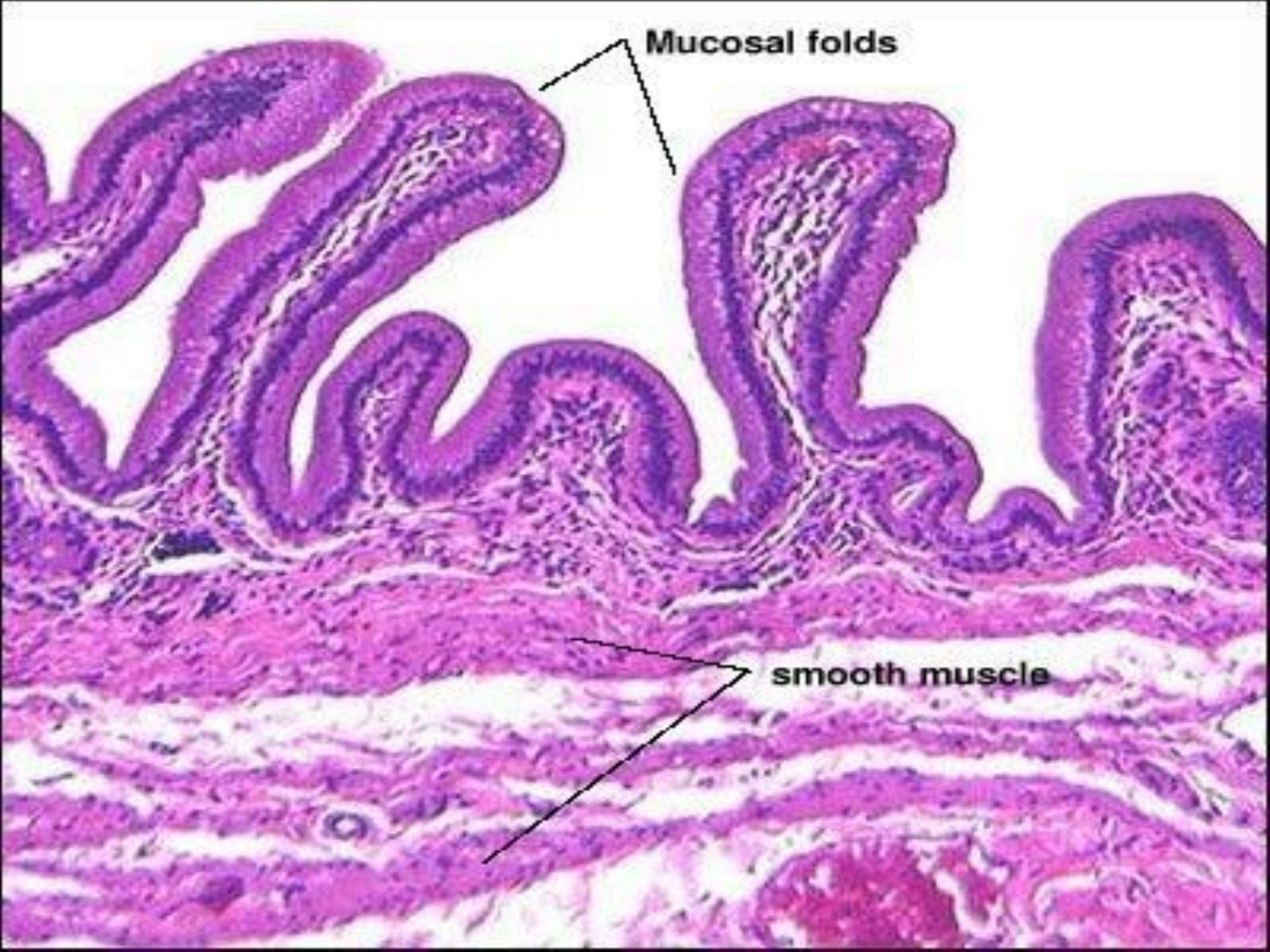#### Enterocytes

Paneth cell



Goblet cell

Brush border

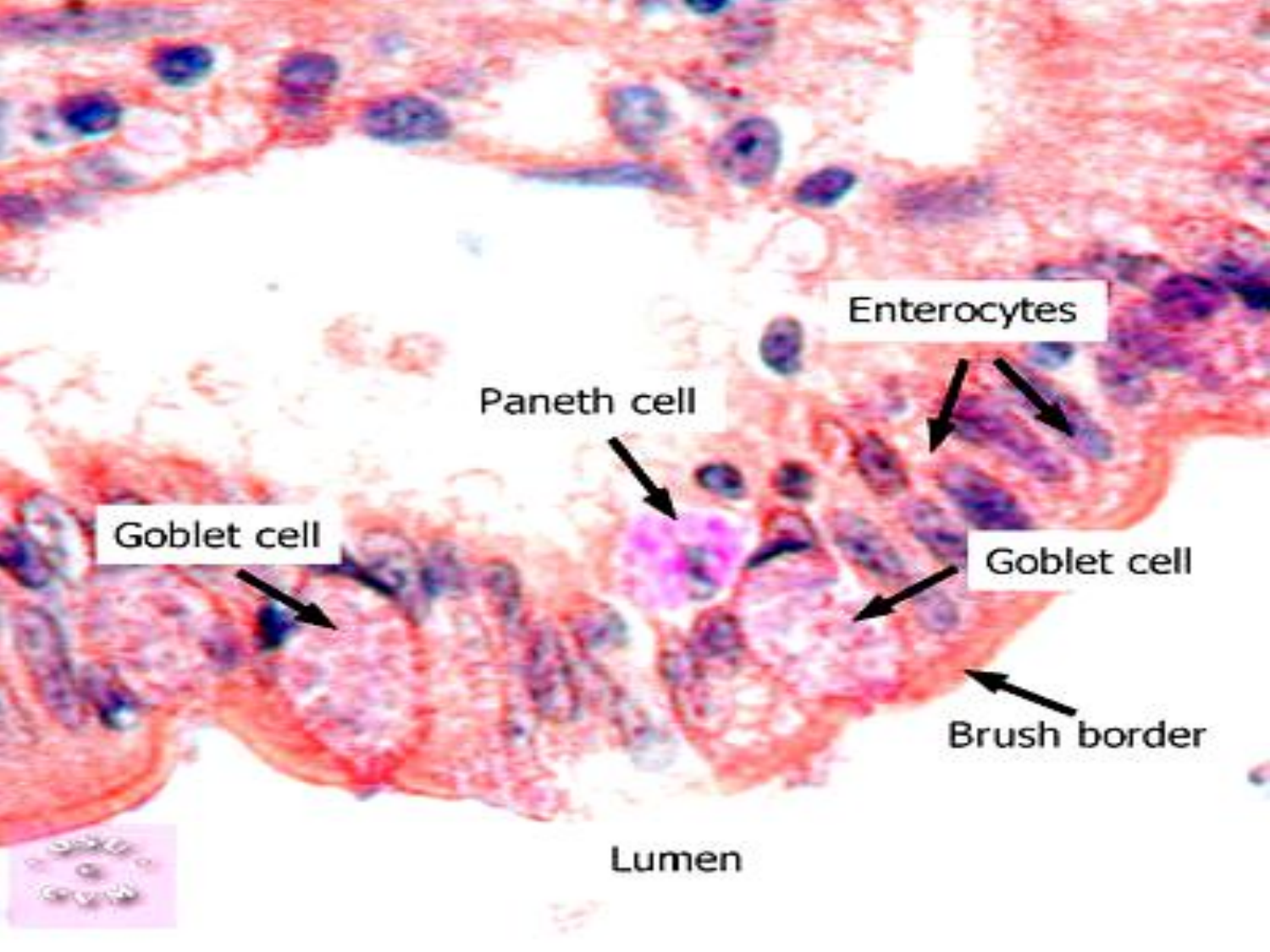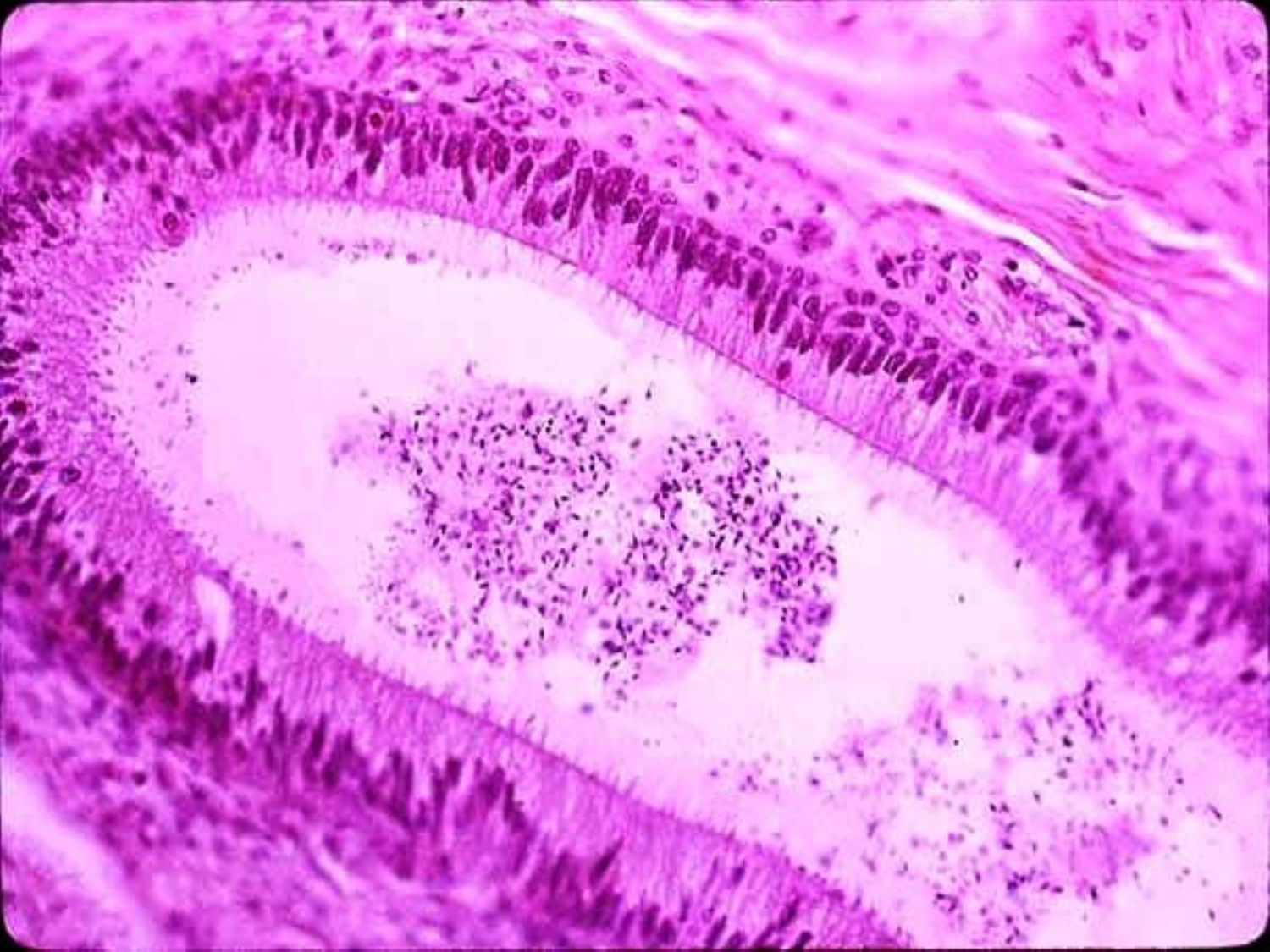

secretory cells

ciliated cells

Tamina propria

cilia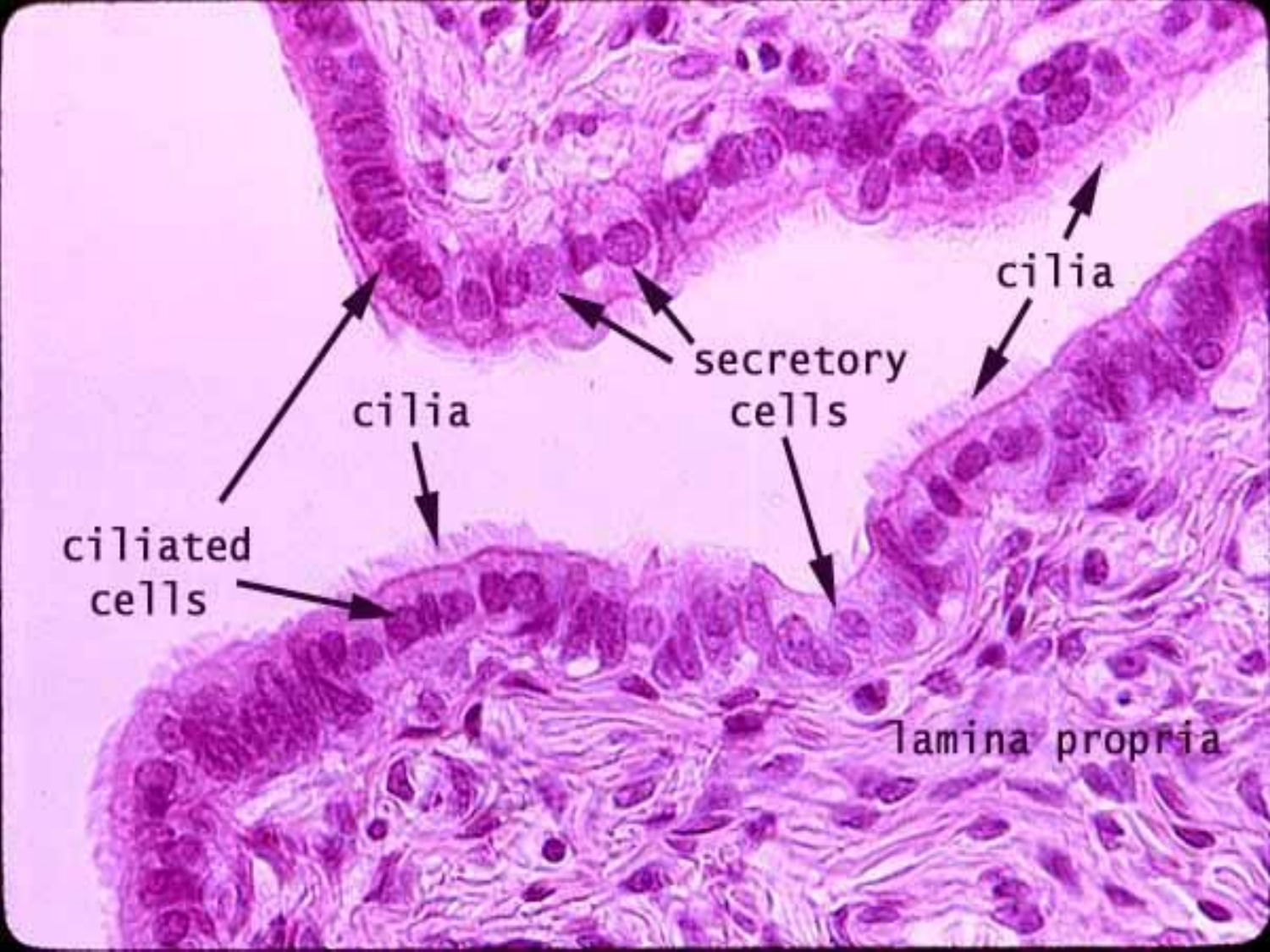### **Stratified epithelium**

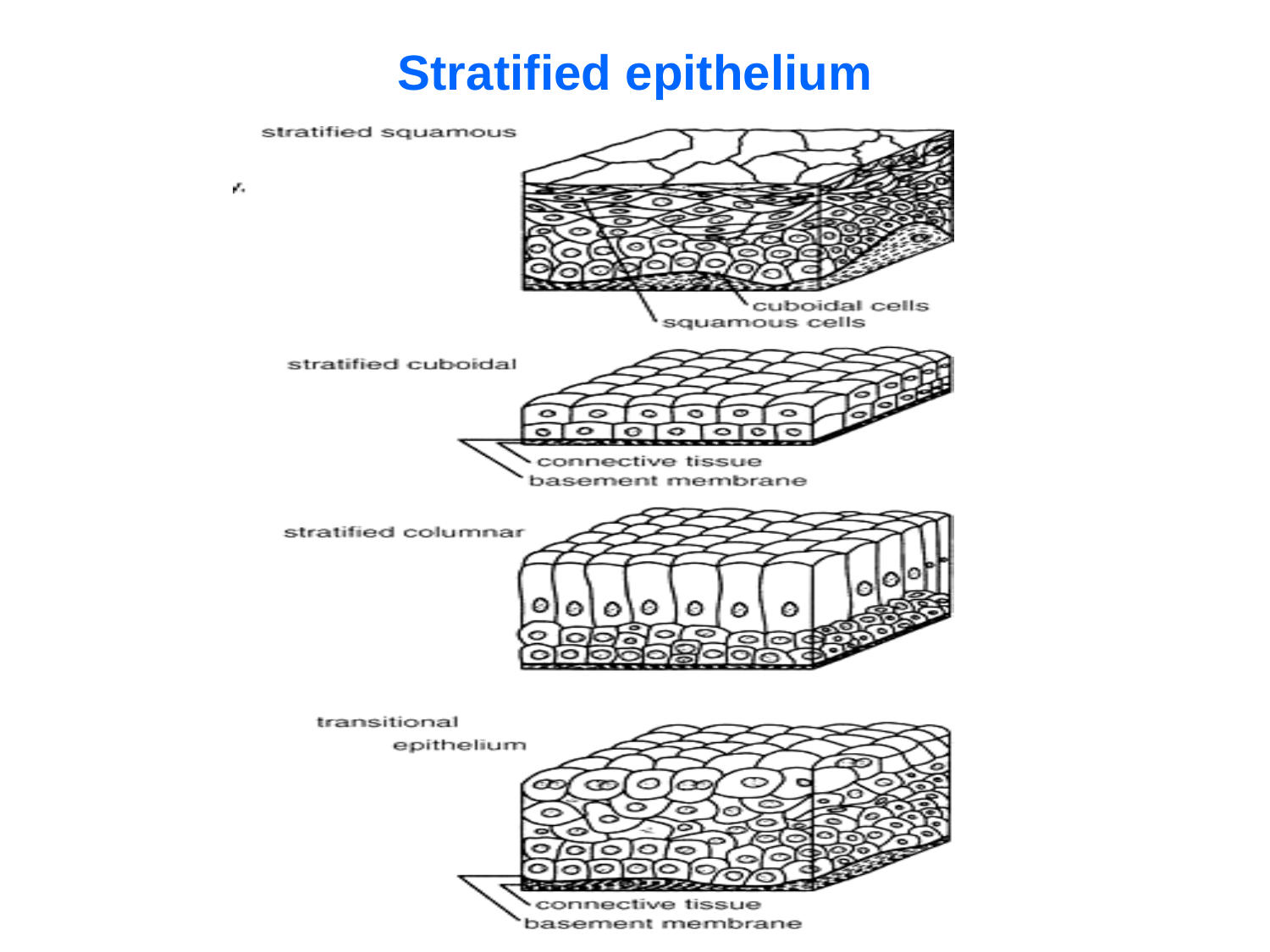### **Stratified Squamous Epithelium**

- **-** Multi layered squamous cells
- **Keratinized:**

**Skin** 

**Tongue** 

### - **Non keratinized:**

 oral cavity esophagus vagina cornea anal canal Function: Protection of deeper tissue

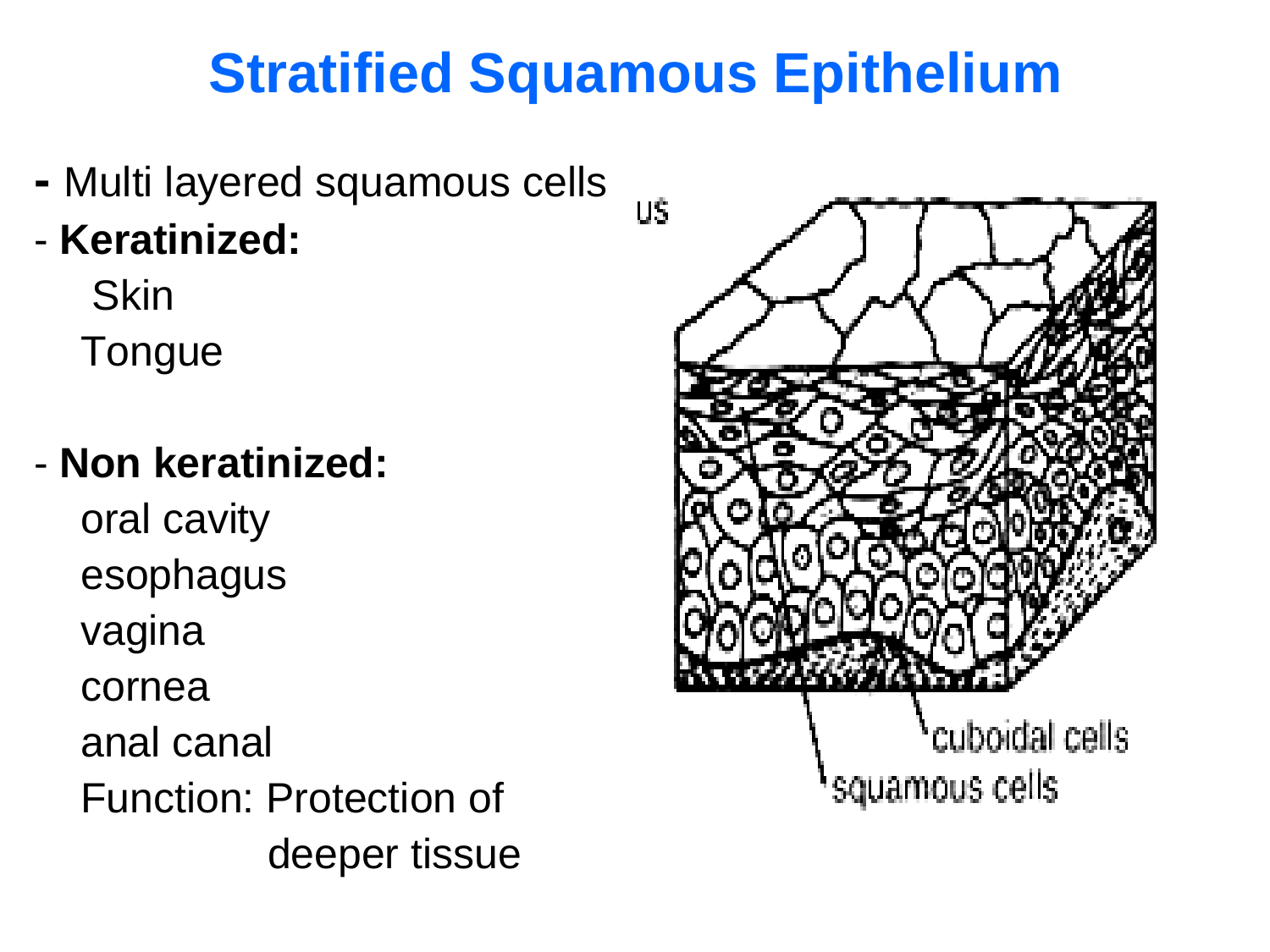#### **Stratified squamous (keratinized)**

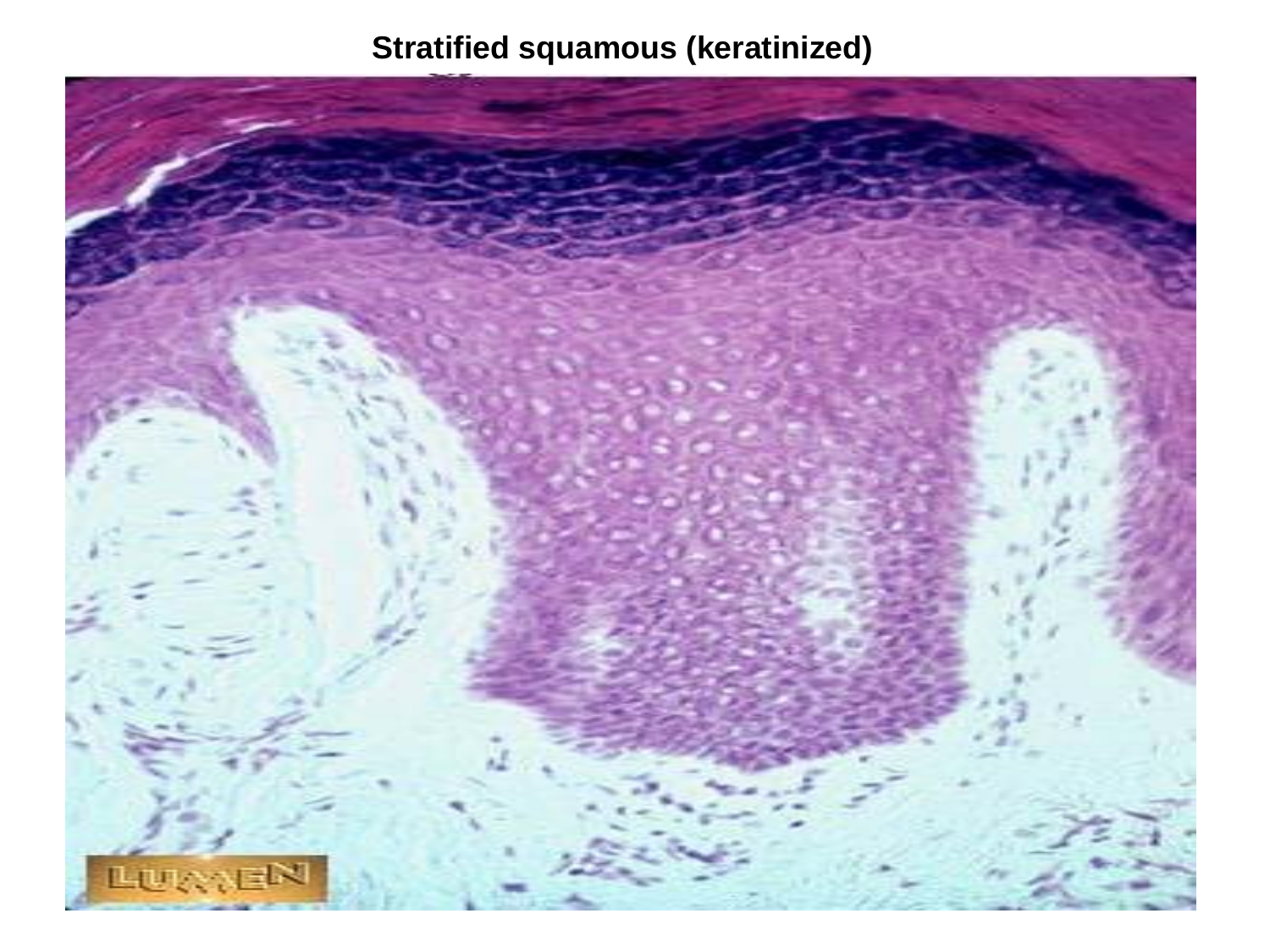![](_page_19_Picture_0.jpeg)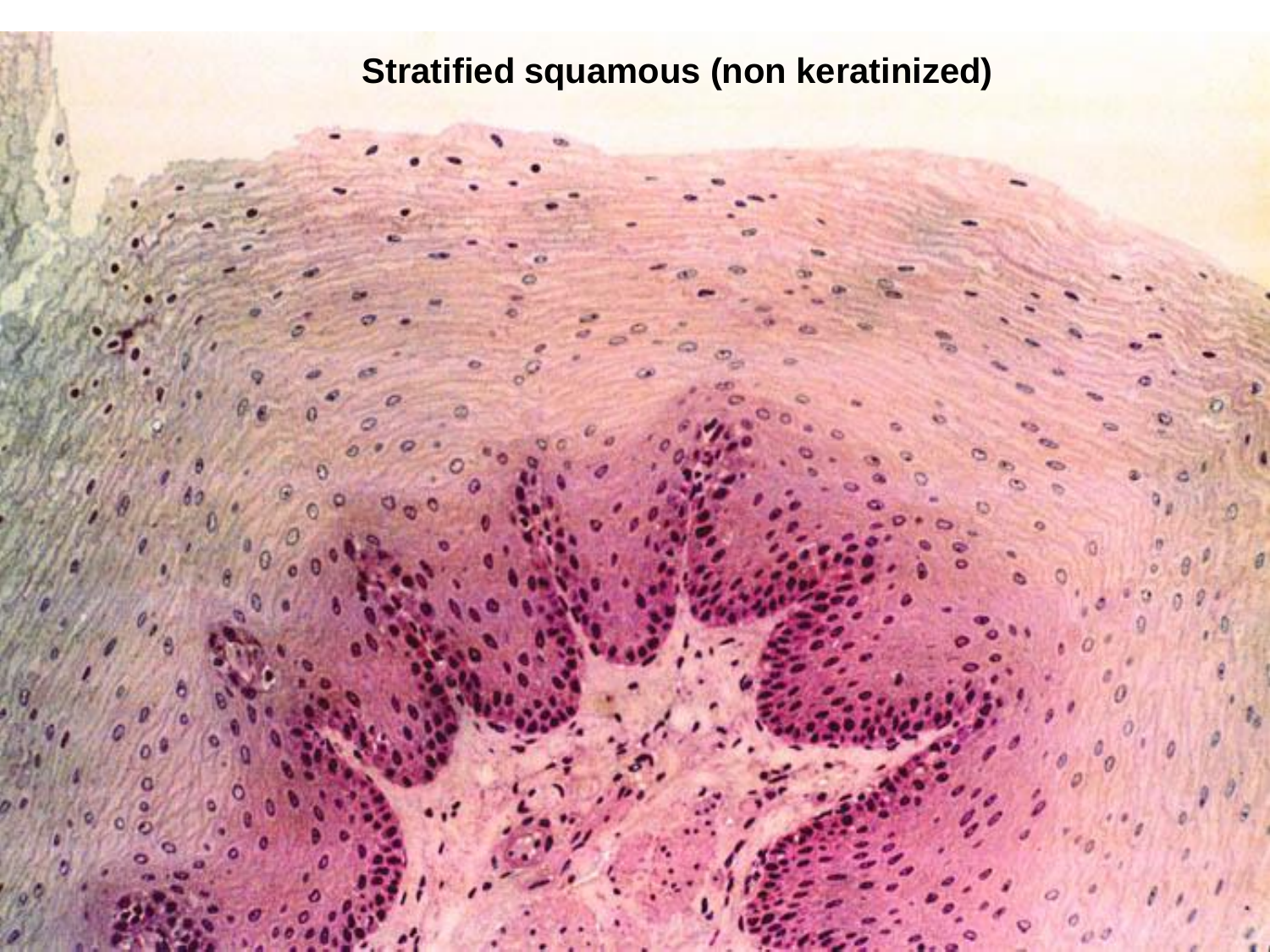## **Stratified Cuboidal Epithelium**

Cells: two layers Nuclei: centrally located, and spherical Functions: absorption, secretion

![](_page_20_Picture_2.jpeg)

#### Examples–

 Ducts of sweat glands, ovarian follicle, seminiferous tubules **Functions:** Passage to the secretion and acts as barrier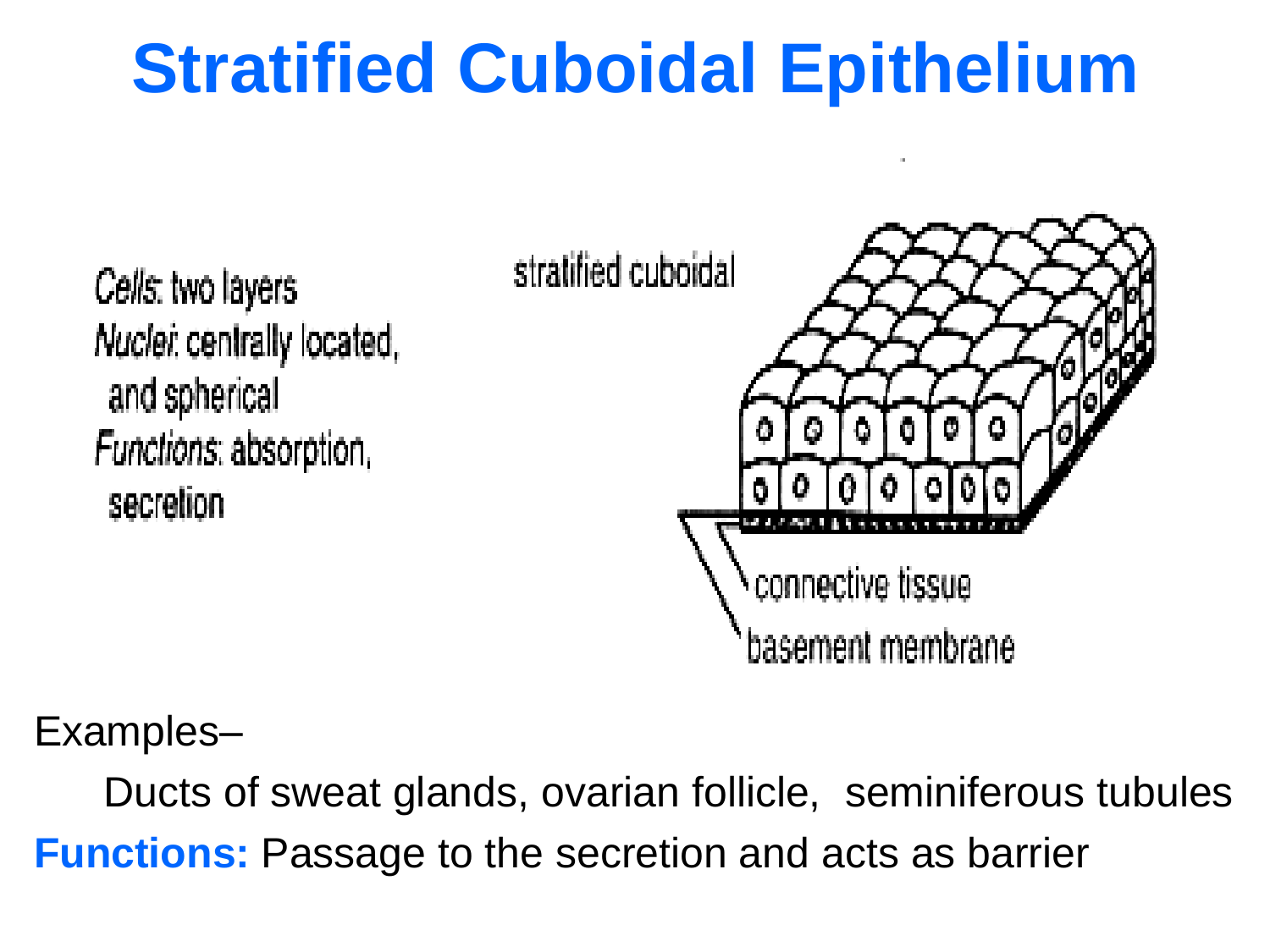![](_page_21_Picture_0.jpeg)

#### antrum

**Stratified Cuboidal Epithelium** 

zona pelucida

oocyte

**cumulus** oophorus

theca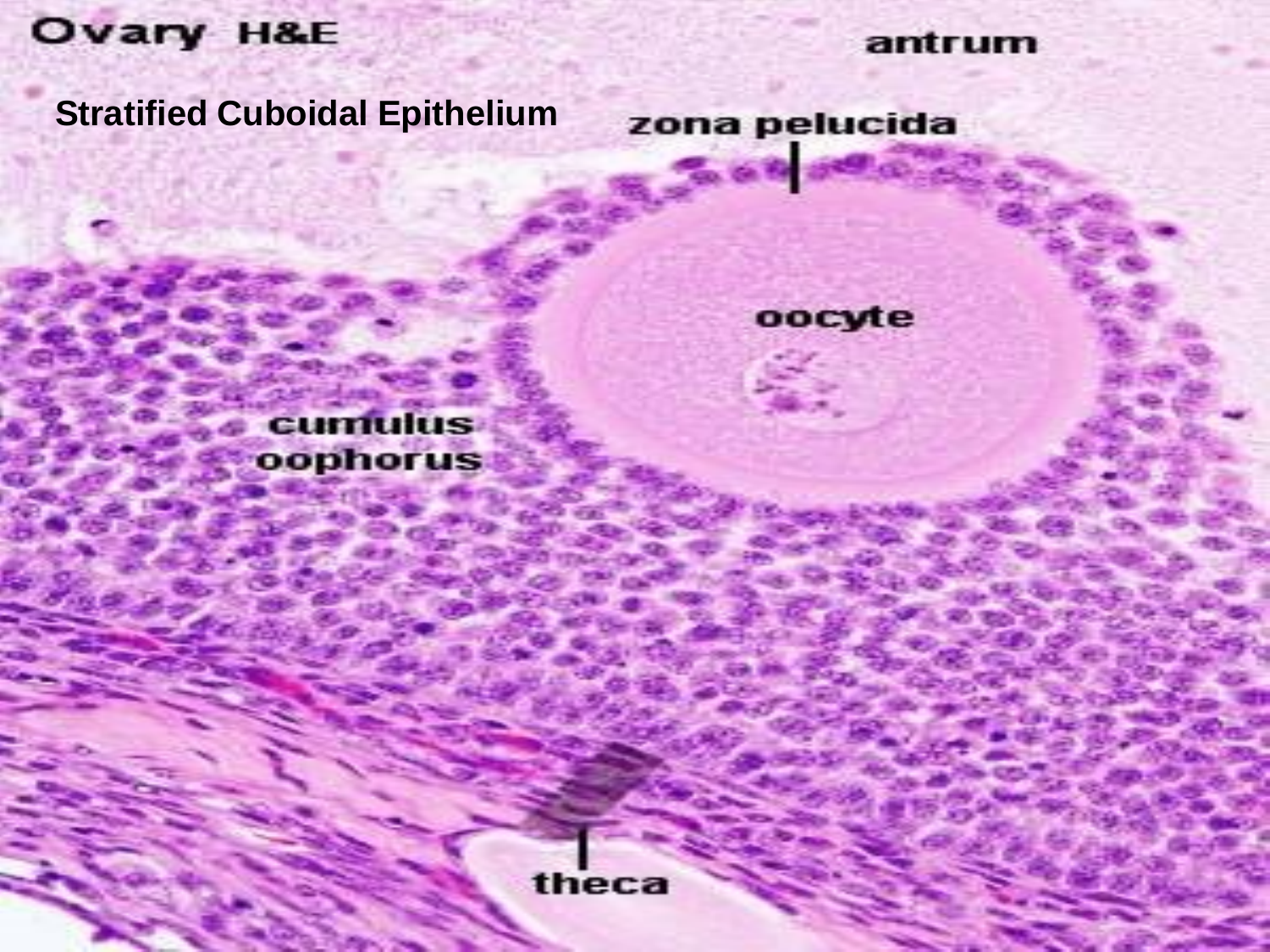## **Stratified columnar**

- Two or more layer of cells
- Superficial cells are columnar
- Examples Conjunctiva Cavernous urethra
- **Functions:** Passage to the secretion and acts as barrier

![](_page_22_Picture_5.jpeg)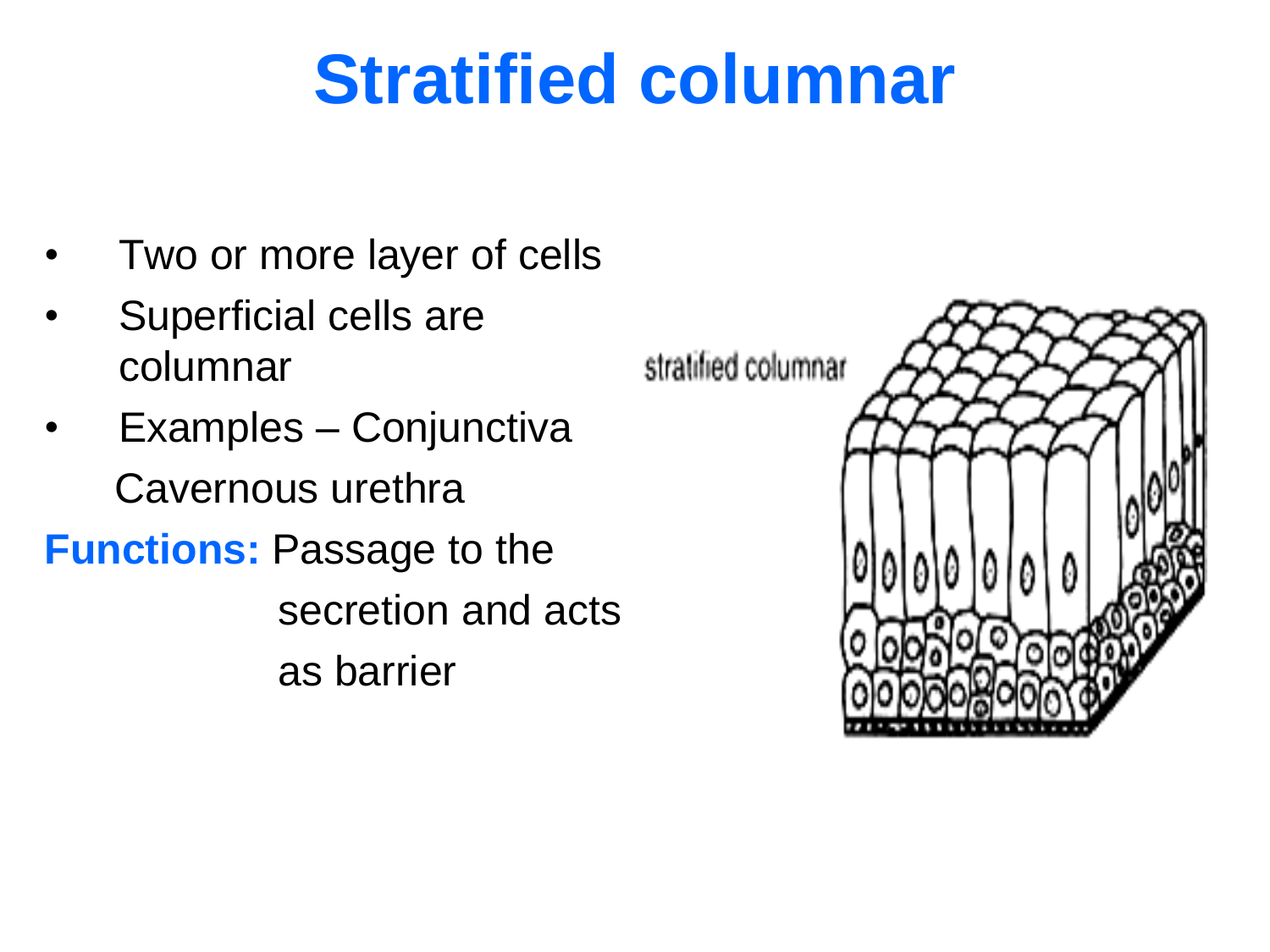### **Psuedostratified Columnar epithelium**

- Cell of unequal heights resting on same basement membrane.
- Ciliated/non-ciliated
- May contain goblet cells
- Examples-

 Trachea, bronchi, auditory tube, ductus deferens, male urethra

#### **Functions:**

 Protection, ciliary movements remove mucus, goblet cells secrete mucus

![](_page_23_Picture_8.jpeg)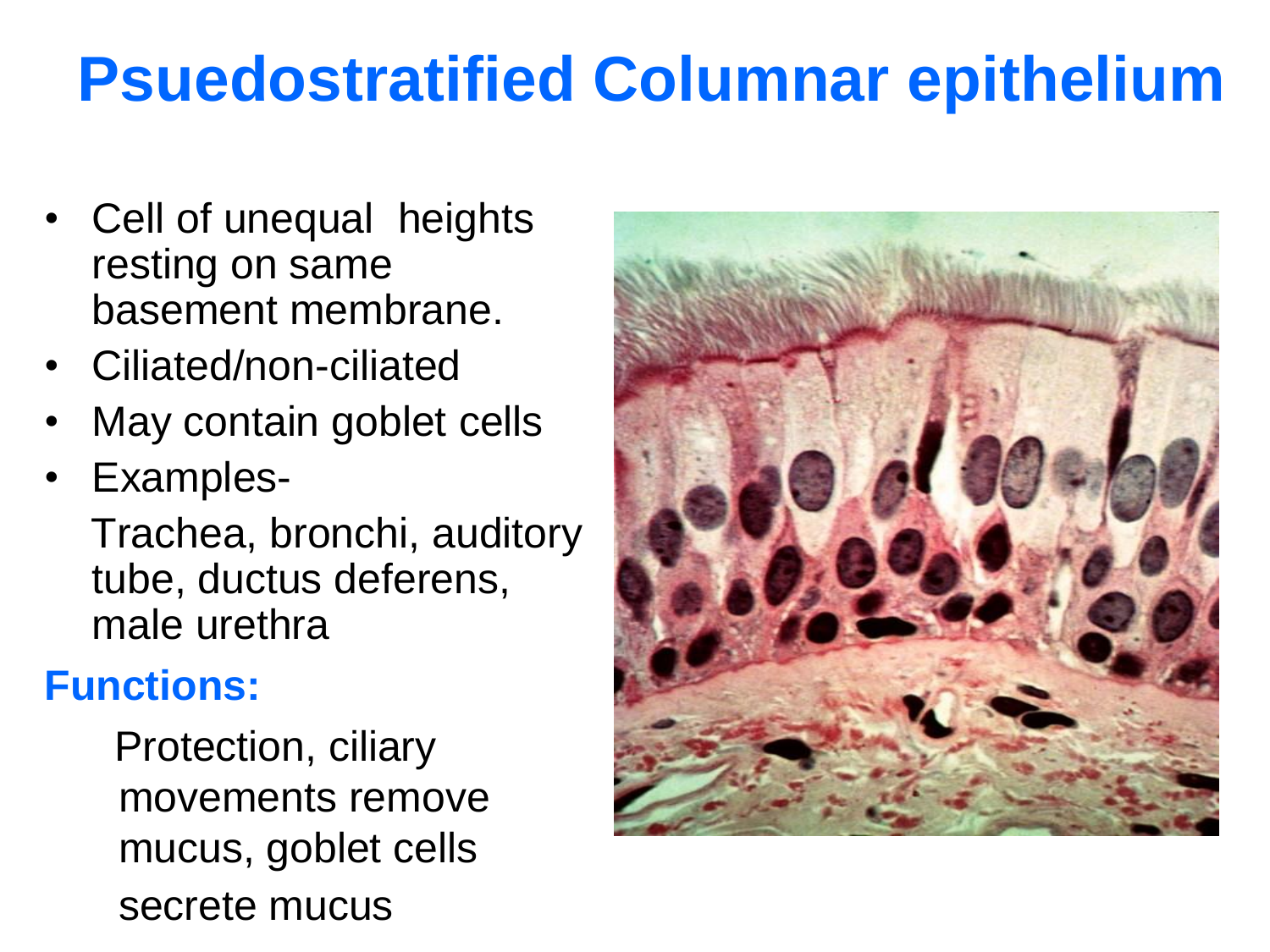### **Transitional epithelium (urothelium)**

Layers-

- -*Basal layer***-** columnar or cuboidal
- **-***Middle layer***-** pear or polyhedral cells (interdigiting layer)
- **-***Outer layer***-** rounded or umbrella cells, often binucleate
- Eg; ureter, urinary bladder
- **Functions:** Protection, distention

![](_page_24_Figure_7.jpeg)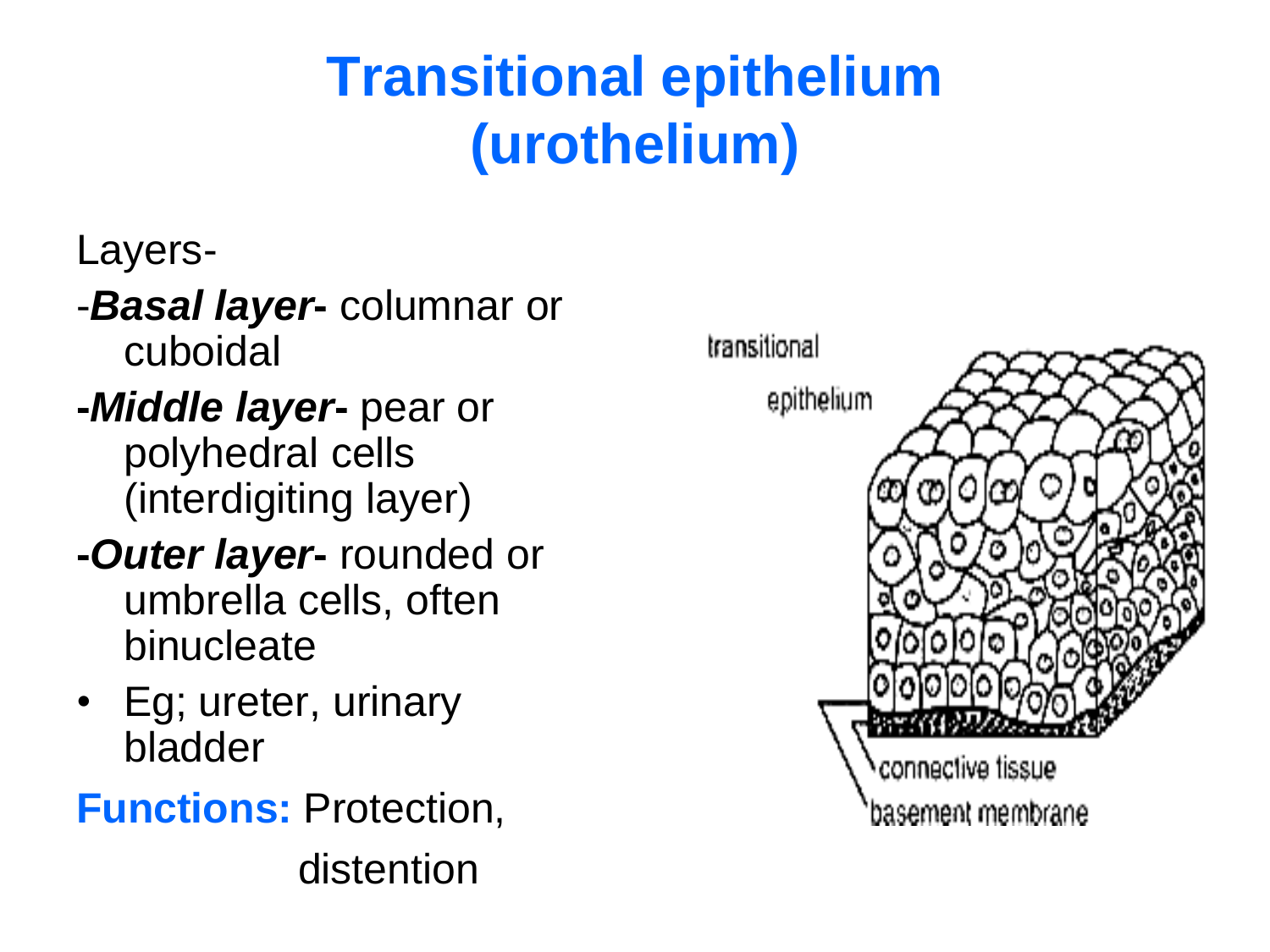#### **Transitional Epithelium**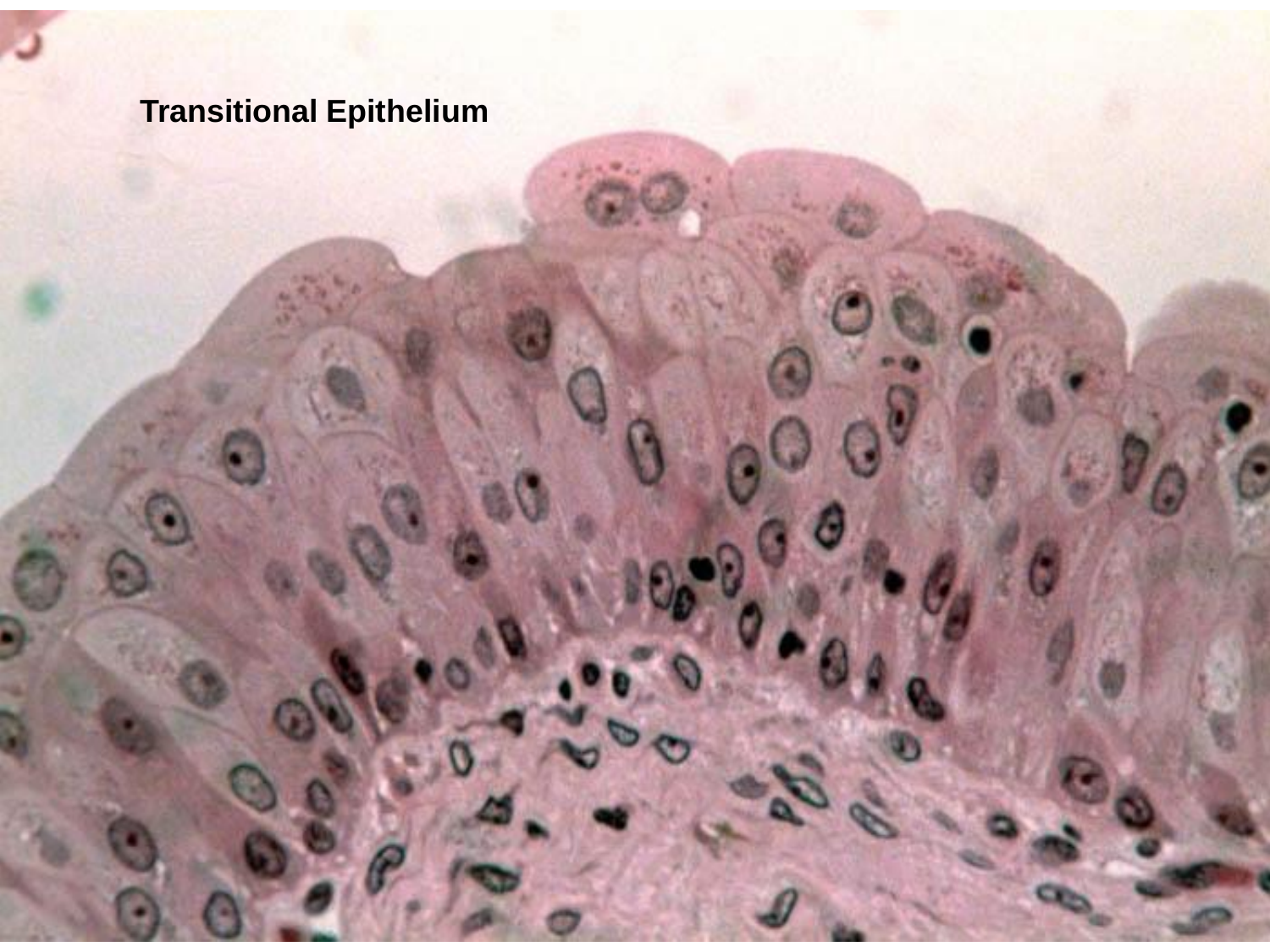## **References**

1. diFiore's Atlas of Histology with functional Correlations, 12<sup>th</sup> Edition.

2. Essentials of Anatomy for Dentistry Students, 1<sup>st</sup> Edition.

3. Textbook of Histology, 3rd Edition.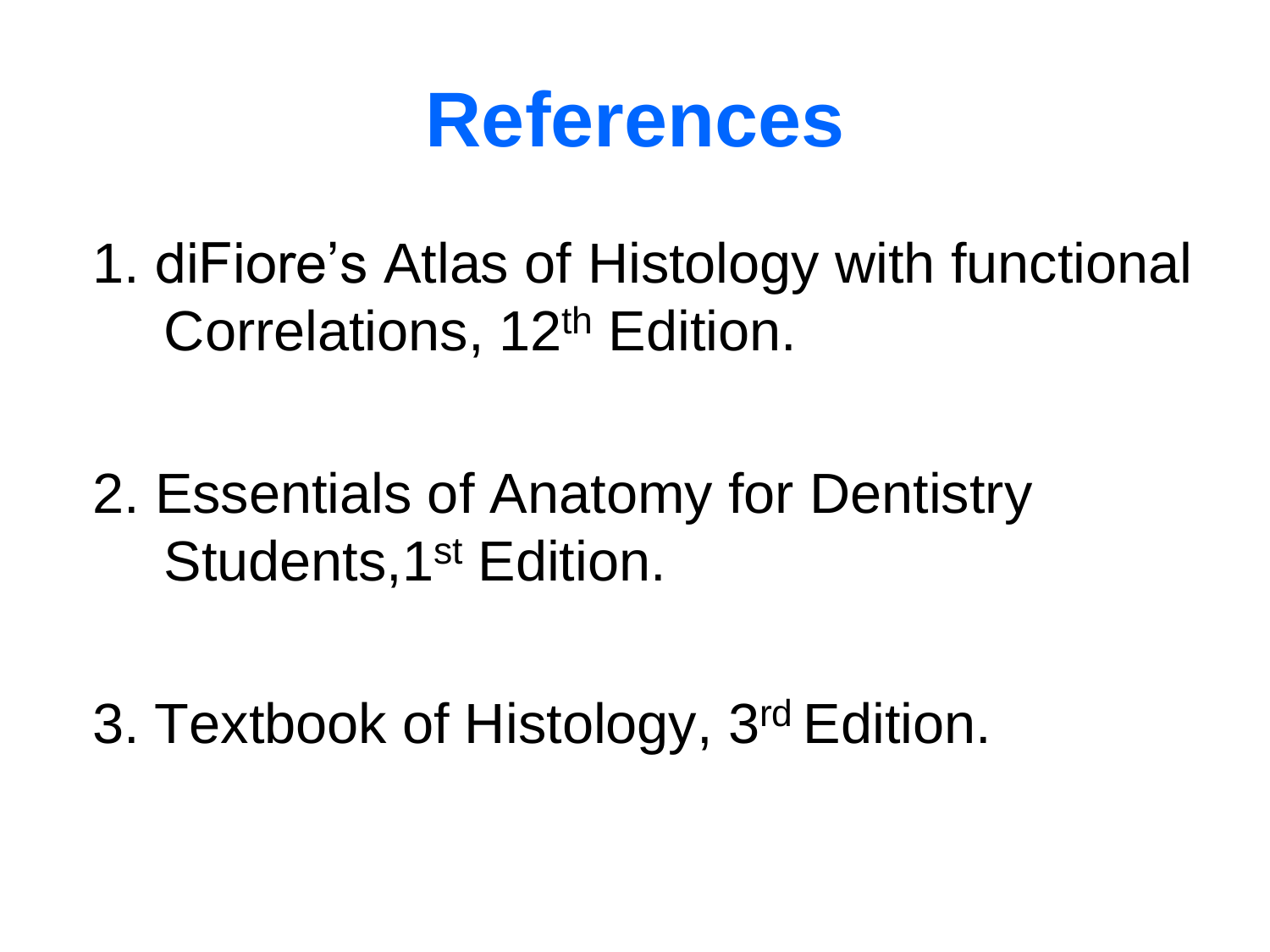- Simple Squamous epithelium is seen in-
- 1. Alveoli of lungs
- 2. Stomach
- 3. Urinary bladder
- 4. Tongue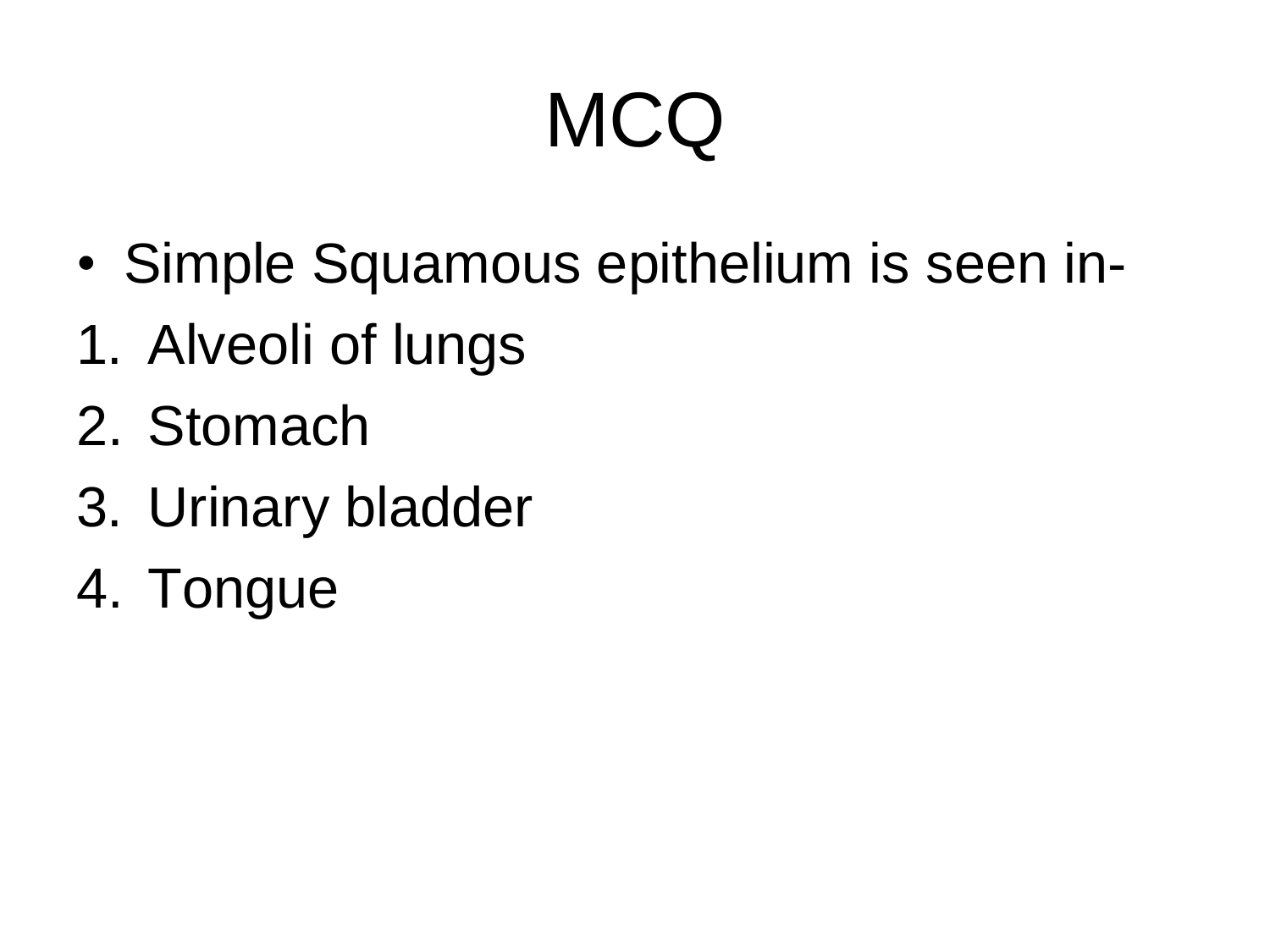- Transitional epithelium is found in-
- 1. Uterus
- 2. Ureter
- 3. Gall bladder
- 4. Vagina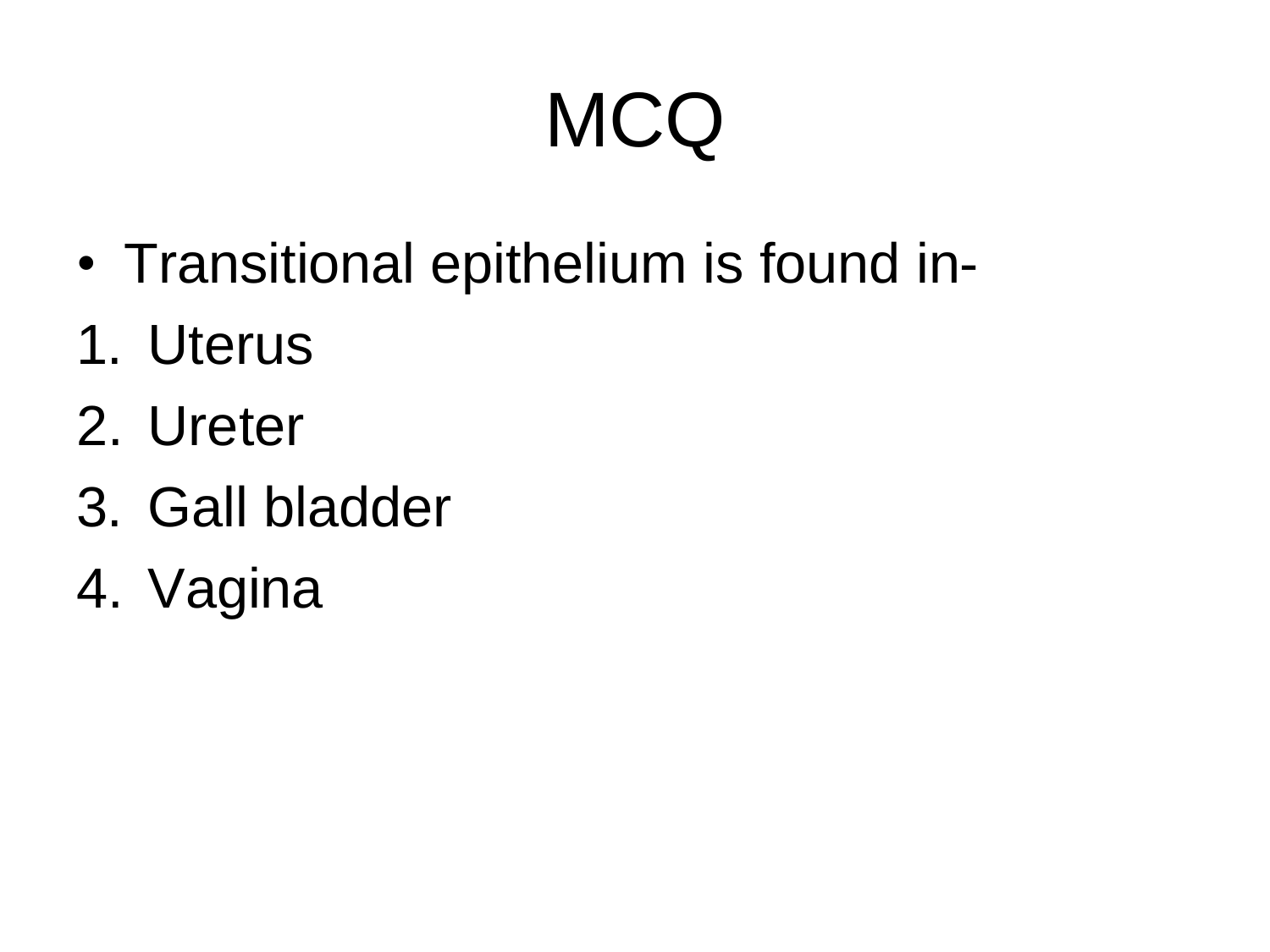- Stomach is lined by-
- 1. Simple columnar epithelium
- 2. Straified squamous epithelium
- 3. Simple cuboidal epithelium
- 4. Pseudostratified columnar epithelium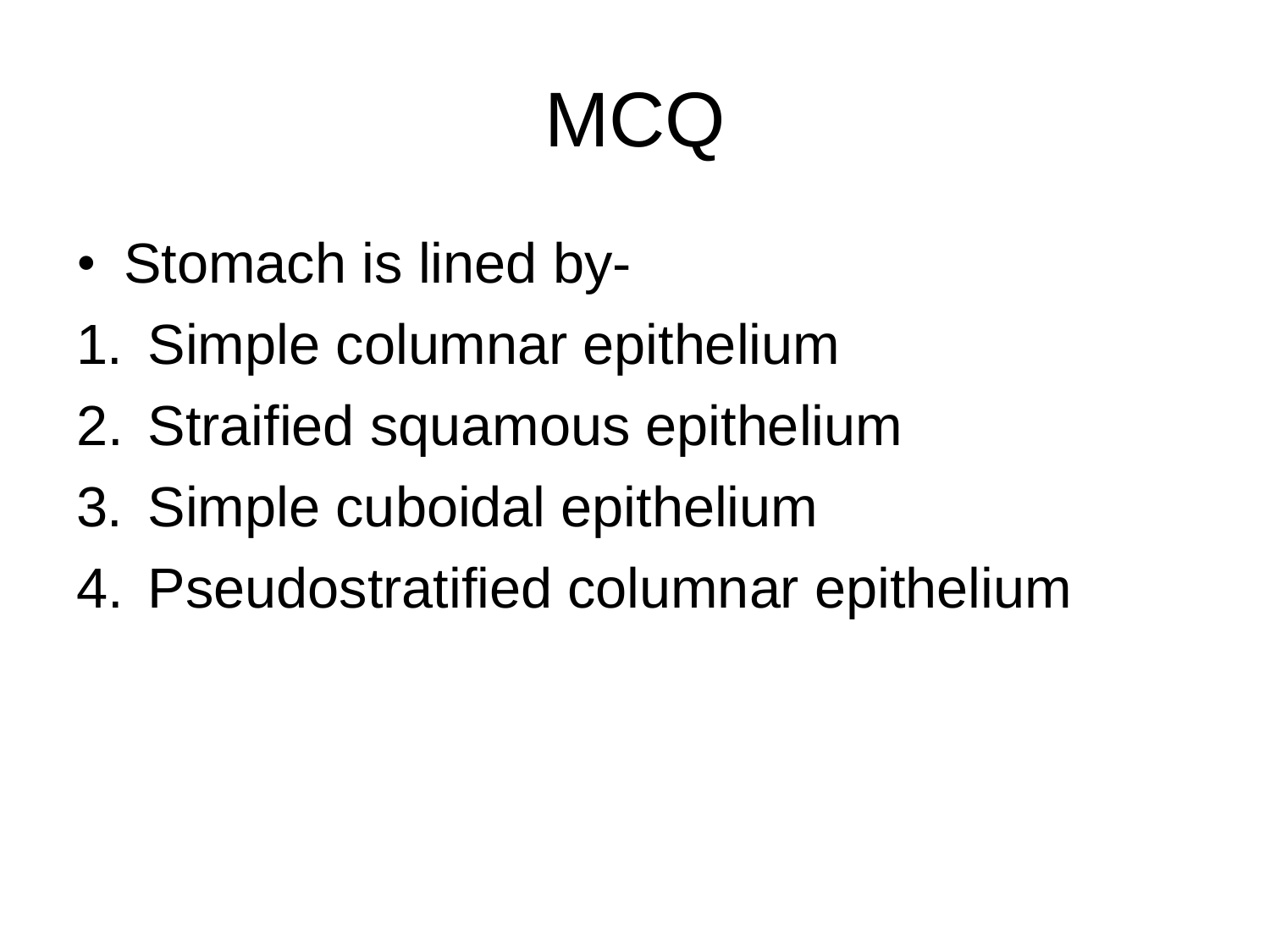- Pseudostratified Columnar ciliated epithelium is a feature of-
- 1.Ureter
- 2.Skin
- 3.Trachea
- 4.Kidney